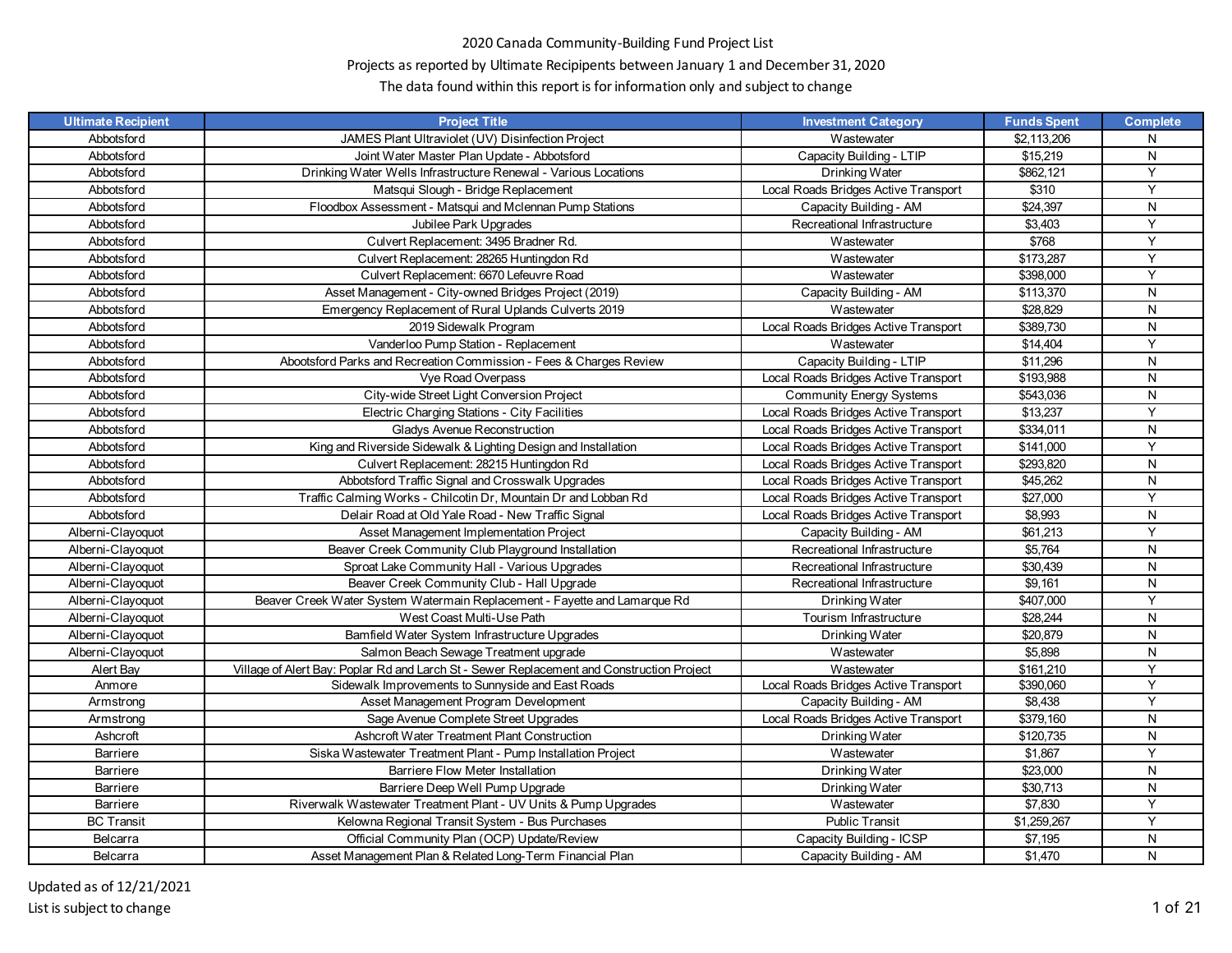# Projects as reported by Ultimate Recipipents between January 1 and December 31, 2020

| <b>Ultimate Recipient</b> | <b>Project Title</b>                                                                       | <b>Investment Category</b>           | <b>Funds Spent</b> | <b>Complete</b> |
|---------------------------|--------------------------------------------------------------------------------------------|--------------------------------------|--------------------|-----------------|
| Bowen Island              | Bowen Island Sewer Treatment Plant and Outfall Capacity Study                              | Capacity Building - LTIP             | \$50,000           | N               |
| Bulkley-Nechako           | Recycling Depot Expansion - Vanderhoof Transfer Station - Phase 2                          | Solid Waste                          | \$1,311            | Y               |
| Bulkley-Nechako           | Town of Smithers Public Transit Bus Lease Contribution                                     | <b>Public Transit</b>                | \$10,000           | N               |
| Bulkley-Nechako           | Community Arts Studio Renovation and Accessibility Project                                 | Cultural Infrastructure              | \$80,000           | Y               |
| Bulkley-Nechako           | Lakes District Fair Association Concession Renovation and Electrical Upgrades              | Tourism Infrastructure               | \$36,500           | Y               |
| Bulkley-Nechako           | Lakes District Secondary School - Walking Track Paving Project                             | Recreational Infrastructure          | \$40,000           | N               |
| Bulkley-Nechako           | Bulkley Valley Gymnastics Association - LB Werner Building Envelope Upgrade                | Recreational Infrastructure          | \$30,000           | Y               |
| Bulkley-Nechako           | Nechako Valley Exhibition - Safety Upgrades                                                | Tourism Infrastructure               | \$44,260           | N               |
| Bulkley-Nechako           | Dze L'Kant Friendship Center Society - Replace Exterior Siding                             | Cultural Infrastructure              | \$30,000           | Y               |
| Bulkley-Nechako           | Smithers Community Services Association - Roof Replacement                                 | Cultural Infrastructure              | \$150,000          | Y               |
| Bulkley-Nechako           | Fraser Lake Legion - Upgrade                                                               | Recreational Infrastructure          | \$19,861           | Y               |
| Bulkley-Nechako           | Smithers Golf and Country Club - Irrigation System                                         | Recreational Infrastructure          | \$68,627           | N               |
| Bulkley-Nechako           | Village of Telkwa - Community Hall Upgrade                                                 | Recreational Infrastructure          | \$82,694           | N               |
| Bulkley-Nechako           | Bulkley Valley Regional Pool - Tot Pool Boiler and Air Handling Upgrades                   | Recreational Infrastructure          | \$36,467           | N               |
| Bulkley-Nechako           | Fort Fraser Sewer Condition Assesment - Asset Management                                   | Capacity Building - AM               | \$10,000           | Y               |
| Bulkley-Nechako           | District of Vanderhoof - Recreation Upgrades - Vanderhoof Arena and Riverside Park         | Recreational Infrastructure          | \$60,000           | N               |
| Burnaby                   | Central Park - Perimeter Trail - Section 3                                                 | Recreational Infrastructure          | \$751,000          | N               |
| Burnaby                   | Burnaby Village Museum Pavilion & Covered Walkway                                          | Cultural Infrastructure              | \$993,215          | Y               |
| <b>Burns Lake</b>         | Burns Lake Road Improvements                                                               | Local Roads Bridges Active Transport | \$200,000          | Y               |
| Cache Creek               | Cache Creek WWTP and Pump Station Upgrade                                                  | Wastewater                           | \$844,615          | N               |
| Cache Creek               | Asset Management Plans for Sustainable Water and Sanitary Sewer Service Delivery           | Capacity Building - AM               | \$65,810           | N               |
| Cache Creek               | Ashcroft Regional Airport - Fence Construction                                             | Regional and Local Airports          | \$45,096           | Y               |
| Cache Creek               | Bridge Replacement - Quartz Rd and Trans Canada Hwy East                                   | Local Roads Bridges Active Transport | \$29,189           | N               |
| Cache Creek               | Cache Creek Community Hall Improvements                                                    | Cultural Infrastructure              | \$11,545           | Y               |
| Campbell River            | Cycling Path Upgrades - Campbell River                                                     | Local Roads Bridges Active Transport | \$12,443           | N               |
| Campbell River            | LED Street Light Conversion - Campbell River                                               | Local Roads Bridges Active Transport | \$11,175           | N               |
| Campbell River            | Marine Foreshore Restoration                                                               | Wastewater                           | \$18,448           | N               |
| Campbell River            | Pedestrian Signal Crossings                                                                | Local Roads Bridges Active Transport | \$14,527           | N               |
| Campbell River            | <b>Asphalt Overlay Project</b>                                                             | Local Roads Bridges Active Transport | \$496,202          | N               |
| Campbell River            | Robron Park Fieldhouse Construction                                                        | Recreational Infrastructure          | \$1,169,691        | Y               |
| Campbell River            | Robron Community Sports Field - Artificial Turf Installation                               | Sport Infrastructure                 | \$100,000          | N               |
| Campbell River            | Pathway Construction - Ostler Park to 3.5 Acres Site                                       | Local Roads Bridges Active Transport | \$232.990          | N               |
| Campbell River            | New Downtown Outdoor Washroom at 11th and Cedar Street                                     | Recreational Infrastructure          | \$129,148          | Y               |
| Campbell River            | New Sidewalk Infill and Expansion at McPhedran Rd South                                    | Local Roads Bridges Active Transport | \$92,203           | Y               |
| Campbell River            | New Transit Bus Shelters around Campbell River                                             | <b>Public Transit</b>                | \$23,429           | N               |
| Campbell River            | New Construction / Enhancement - Transit Stop at Carihi Secondary School on 350 Dogwood St | <b>Public Transit</b>                | \$61,364           | N               |
| Campbell River            | Sportsplex Gym Moveable Wall Replacement                                                   | Recreational Infrastructure          | \$319.863          | Y               |
| Campbell River            | Sportsplex Gym Floor Replacement                                                           | Recreational Infrastructure          | \$135,028          | N               |
| Campbell River            | Greenyway Loop Wayfinding & Signage                                                        | Local Roads Bridges Active Transport | \$1,530            | N               |
| Campbell River            | Willow Point Park - Turf Installation                                                      | Sport Infrastructure                 | \$219,697          | N               |
| Canal Flats               | OCP Rewrite and Zoning Bylaw Update - Canal Flats                                          | Capacity Building - ICSP             | \$110,000          | Y               |
| Canal Flats               | Canal Flats Pathway to Beach Construction                                                  | Local Roads Bridges Active Transport | \$12,750           | Υ               |
| Capital                   | Expansion of SEAPARC Leisure Complex Fitness & Multi-Purpose Space                         | Recreational Infrastructure          | \$332,569          | Y               |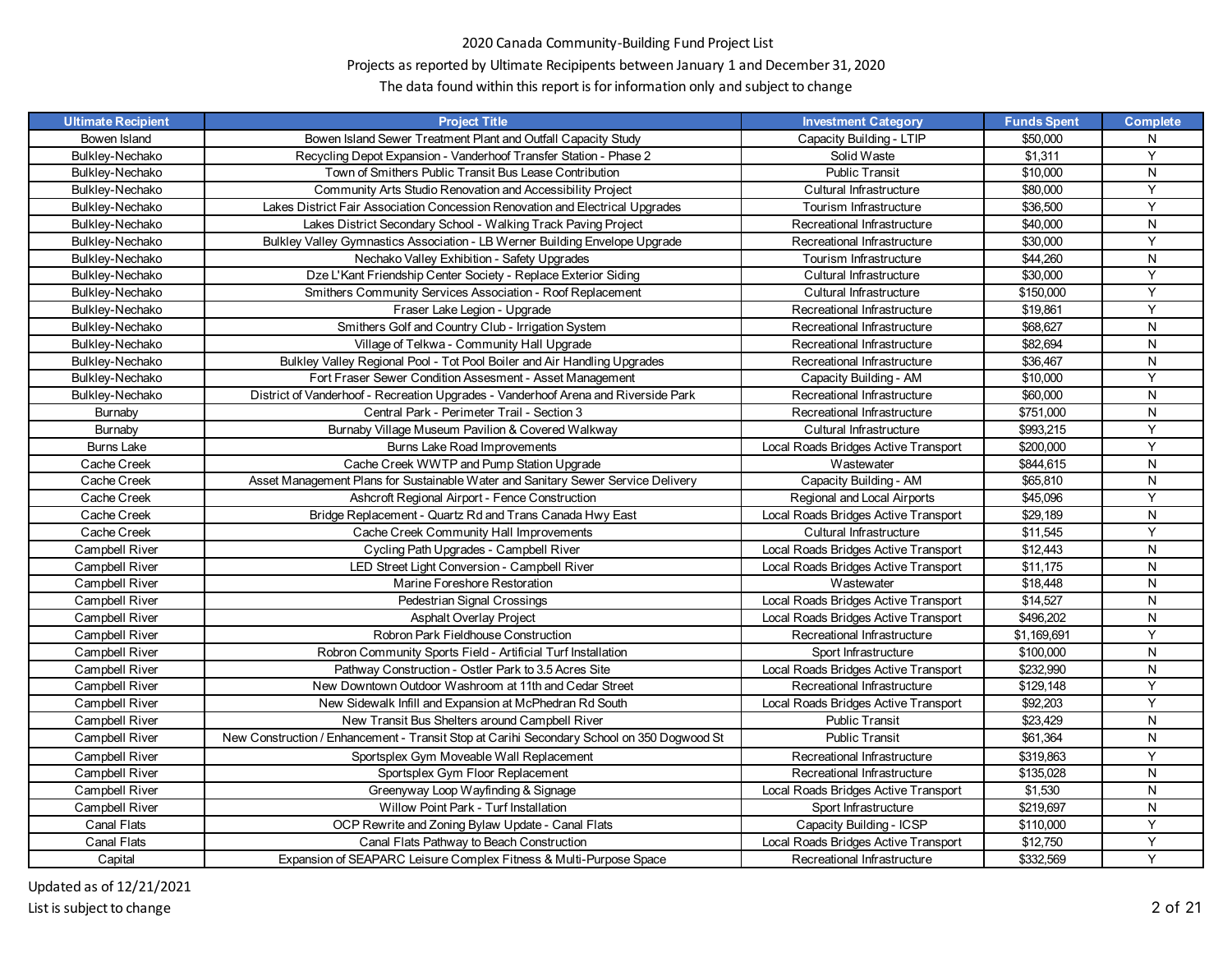# Projects as reported by Ultimate Recipipents between January 1 and December 31, 2020

| <b>Ultimate Recipient</b> | <b>Project Title</b>                                                                | <b>Investment Category</b>           | <b>Funds Spent</b> | <b>Complete</b> |
|---------------------------|-------------------------------------------------------------------------------------|--------------------------------------|--------------------|-----------------|
| Capital                   | Ganges Boardwalk and Pecks Cove Park Development Plan                               | Capacity Building - LTIP             | \$6,069            | N               |
| Capital                   | North Ganges Transportation Plan - Phase 2 - Infrastructure Improvements            | Local Roads Bridges Active Transport | \$638,566          | Y               |
| Capital                   | Sewer and Water Asset Management Plan Development - Community of Salt Spring Island | Capacity Building - AM               | \$2,166            | Y               |
| Capital                   | Sheringham Waterworks: Water Storage Expansion                                      | Drinking Water                       | \$260,000          | Y               |
| Capital                   | Trail Development - William Simmons Community Park                                  | Recreational Infrastructure          | \$8,539            | N               |
| Capital                   | Pathway: Booth Canal to Vesuvius Road                                               | Local Roads Bridges Active Transport | \$99,874           | N               |
| Capital                   | Maliview Waste Water Treatment Plant Engineering Study and Design                   | Wastewater                           | \$49,876           | N               |
| Capital                   | Fulford Water Main Replacement                                                      | Drinking Water                       | \$4,579            | N               |
| Capital                   | North Galiano Firehall Solar Panel Installation                                     | <b>Community Energy Systems</b>      | \$25,000           | Y               |
| Capital                   | South Galiano Firehall Solar Panel Installation                                     | <b>Community Energy Systems</b>      | \$13,196           | N               |
| Capital                   | Dam Safety Improvements - Seismic Design                                            | Capacity Building - LTIP             | \$24,355           | Y               |
| Capital                   | Pender Firehalls Solar Panel Installation                                           | <b>Community Energy Systems</b>      | \$27,987           | N               |
| Capital                   | Integrated Community Connectivity Planning in the Southern Gulf Islands             | Capacity Building - ICSP             | \$131              | N               |
| Capital                   | Mayne Island Community Centre                                                       | Recreational Infrastructure          | \$70,000           | Y               |
| Capital                   | Port Renfrew Sewer Upgrades                                                         | Wastewater                           | \$23,080           | Y               |
| Capital                   | Wilderness Mountain Source Water Vulnerability Study                                | Capacity Building - LTIP             | \$5,653            | N               |
| Capital                   | Wilderness Mountain Water Service Upgrade                                           | Drinking Water                       | \$5,808            | Y               |
| Capital                   | Geotechnical Assessment of William Brook Dam                                        | Capacity Building - AM               | \$3,255            | Y               |
| Capital                   | Kemp Lake Waterworks CRD Connection Pumping Station                                 | Drinking Water                       | \$200,000          | Y               |
| Capital                   | Willis Point Playground Expansion                                                   | Recreational Infrastructure          | \$30,000           | Y               |
| Capital                   | Washroom Upgrades at Fred Milne Park                                                | Recreational Infrastructure          | \$10,000           | Y               |
| Capital                   | Pool Electrical Upgrades at Rainbow Road Aquatic Centre                             | Recreational Infrastructure          | \$20,352           | N               |
| Capital                   | Maliview Wastewater Treatment Plant Outfall Enhancements                            | Wastewater                           | \$48,804           | N               |
| Capital                   | Centennial Parks Playground Replacement                                             | Recreational Infrastructure          | \$45,000           | Y               |
| Capital                   | Burgoyne Bay Septage Facility Site Investigation                                    | Capacity Building - LTIP             | \$1,256            | N               |
| Capital                   | Community Centre Upgrades on Salt Spring Island                                     | Recreational Infrastructure          | \$46,200           | Y               |
| Capital                   | ArtSpring Theatre Energy Retrofit                                                   | <b>Community Energy Systems</b>      | \$30,000           | Y               |
| Capital                   | Core Inn Building Renovation Energy Efficiency Measures                             | Recreational Infrastructure          | \$30,000           | Y               |
| Capital                   | Galiano Community Broadband Initiative                                              | <b>Broadband Connectivity</b>        | \$46,000           | Y               |
| Capital                   | Galiano Lions Park Hall and Parking Enhancement                                     | Recreational Infrastructure          | \$40,220           | Y               |
| Capital                   | Mayne Island Heritage Revitalization Initiative                                     | Cultural Infrastructure              | \$30,000           | Y               |
| Capital                   | Galiano Estates Improvement District - Waterworks Upgrades & Enhancements           | Drinking Water                       | \$15,000           | Y               |
| Capital                   | Energy Efficiency Upgrades at Galiano Community Hall                                | Recreational Infrastructure          | \$13,529           | Y               |
| Capital                   | North Galiano Community Hall Repairs and Improvements                               | Recreational Infrastructure          | \$9,700            | Y               |
| Capital                   | Lyall Harbour Boot Cove Water - Filitration Upgrade                                 | Drinking Water                       | \$27,847           | Y               |
| Cariboo                   | Miocene Firehall - Radiant Heater Replacement                                       | <b>Community Energy Systems</b>      | \$1,604            | Y               |
| Cariboo                   | Lexington Water System Upgrades                                                     | Drinking Water                       | \$20,213           | Y               |
| Cariboo                   | Gavin Lake Forest Education Center - Upgrades                                       | Tourism Infrastructure               | \$12,381           | Y               |
| Cariboo                   | Miocene Community Hall - Energy Efficiency Upgrades                                 | <b>Community Energy Systems</b>      | \$3,826            | N               |
| Cariboo                   | Alexandria Community Hall - Electrical Upgrades                                     | <b>Community Energy Systems</b>      | \$20,000           | Y               |
| Cariboo                   | Big Creek Community Hall - Electrical and Roof Upgrades                             | <b>Community Energy Systems</b>      | \$19,300           | Y               |
| Cariboo                   | 100 Mile House Community Hall - Lighting Upgrade                                    | <b>Community Energy Systems</b>      | \$9,100            | Y               |
| Cariboo                   | Horsefly Community Hall - Drinking Water Well Installation                          | Drinking Water                       | \$9,524            | Y               |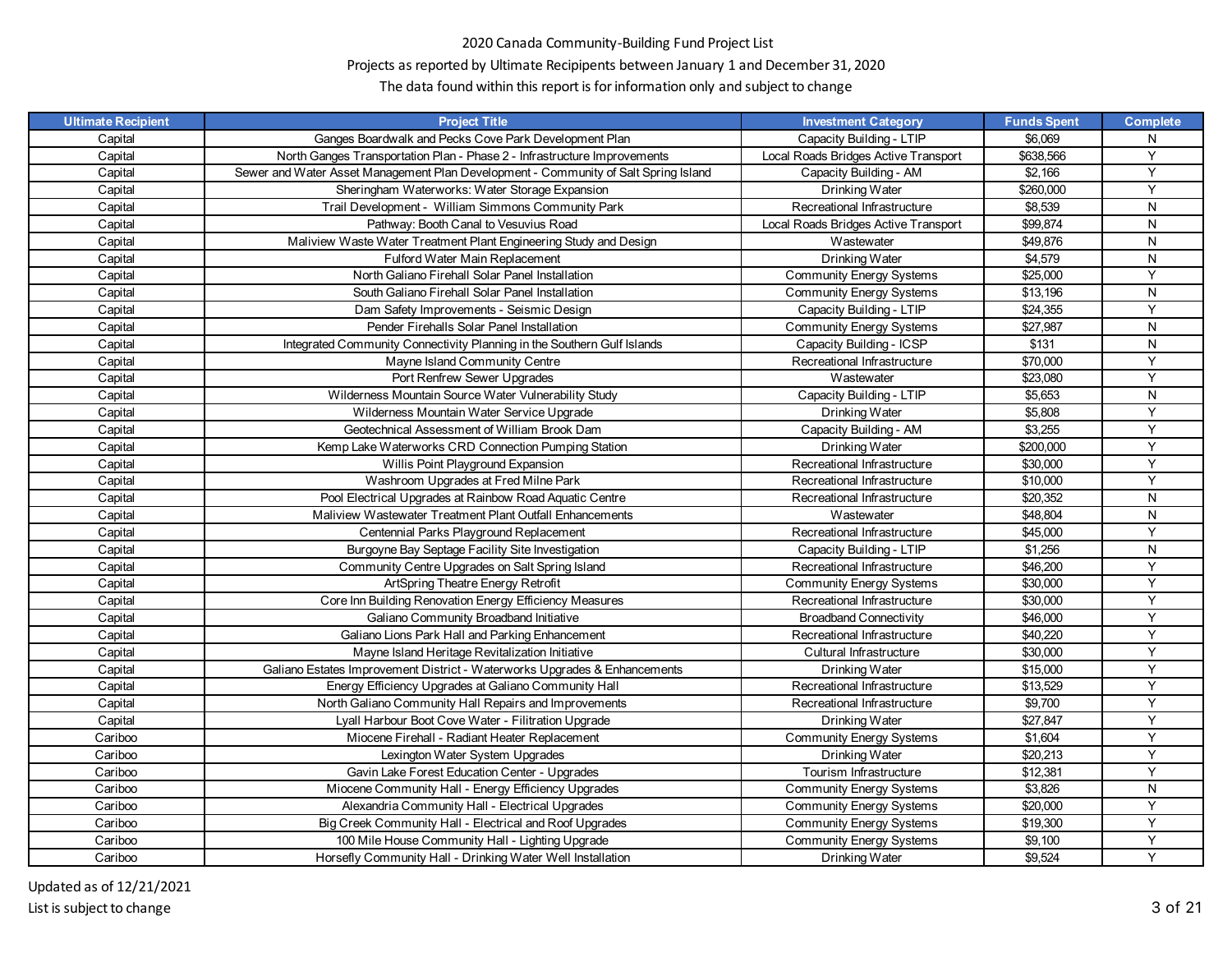# Projects as reported by Ultimate Recipipents between January 1 and December 31, 2020

| <b>Ultimate Recipient</b> | <b>Project Title</b>                                                                            | <b>Investment Category</b>      | <b>Funds Spent</b> | <b>Complete</b> |
|---------------------------|-------------------------------------------------------------------------------------------------|---------------------------------|--------------------|-----------------|
| Cariboo                   | Quesnel Arts and Recreation Centre - Pool Upgrades                                              | Recreational Infrastructure     | \$101,110          | Y               |
| Cariboo                   | Gavin Lake Forest Education Centre - Lighting Upgrade Project                                   | <b>Community Energy Systems</b> | \$3,817            | Υ               |
| Cariboo                   | Forest Grove Legion - Energy Efficiency Project                                                 | <b>Community Energy Systems</b> | \$12,790           | Y               |
| Cariboo                   | Williams Lake Cross Country Ski Club LED Lighting Project                                       | <b>Community Energy Systems</b> | \$16,342           | N               |
| Cariboo                   | Above Ground Asset assessment for Asset Management Risk Assessment                              | Capacity Building - AM          | \$85,850           | Y               |
| Cariboo                   | South Cariboo Landfill - Operations and Closure Plan Development                                | Capacity Building - LTIP        | \$58,489           | Y               |
| Cariboo                   | Interlakes Landfill Access Road - Upgrades                                                      | Solid Waste                     | \$3,264            | ${\sf N}$       |
| Cariboo                   | Alexandria Landfill - Transfer Tipper Bin Replacement                                           | Solid Waste                     | \$339,548          | Y               |
| Cariboo                   | 108 Mile Firehall - Energy Efficiency Upgrades                                                  | <b>Community Energy Systems</b> | \$28,161           | N               |
| Cariboo                   | Lone Butte Firehall - Energy Efficiency Upgrades                                                | <b>Community Energy Systems</b> | \$9,875            | Y               |
| Cariboo                   | Kersley Firehall - Energy Efficient Upgrade                                                     | <b>Community Energy Systems</b> | \$36,949           | Y               |
| Cariboo                   | South Cariboo Recreation Centre - Ice System Installation                                       | Recreational Infrastructure     | \$38,843           | Υ               |
| Cariboo                   | Kersley Arena - Plumbing and Electrical Upgrades                                                | Recreational Infrastructure     | \$40,000           | Y               |
| Cariboo                   | Cariboo Memorial Recreation Complex - Electrical and HVAC Upgrades                              | Recreational Infrastructure     | \$16,779           | N               |
| Cariboo                   | North Cariboo Recreation Ice Plant Improvement                                                  | Recreational Infrastructure     | \$385,430          | Y               |
| Cariboo                   | North Cariboo Recreation Facilities - Upgrades                                                  | Recreational Infrastructure     | \$16,533           | Y               |
| Cariboo                   | Regional Broadband Strategy                                                                     | Capacity Building - LTIP        | \$13,000           | ${\sf N}$       |
| Cariboo                   | Cariboo Memorial Complex - Upgrades                                                             | Recreational Infrastructure     | \$15,540           | Y               |
| Castlegar                 | <b>Facilities Conditions Assessment</b>                                                         | Capacity Building - AM          | \$91,750           | N               |
| <b>Central Coast</b>      | Solid Waste Management Plan 2                                                                   | Capacity Building - LTIP        | \$33,380           | ${\sf N}$       |
| Central Kootenay          | Morning Mountain MBT Recreational Infrastructure Upgrade                                        | Recreational Infrastructure     | \$6,250            | Y               |
| Central Kootenay          | <b>Creston Community Park Upgrade</b>                                                           | Recreational Infrastructure     | \$464,924          | Υ               |
| Central Kootenay          | South Slocan Greenway Project                                                                   | Recreational Infrastructure     | \$19,954           | ${\sf N}$       |
| Central Kootenay          | Kitchener Improvement District - Water System Upgrades - Water Intake Improvement               | Drinking Water                  | \$21,175           | Y               |
| Central Kootenay          | Nelson Civic Centre - Electrical Upgrade Project                                                | Recreational Infrastructure     | \$20,312           | Y               |
| Central Kootenay          | Nakusp Secondary School - Climbing Wall Construction                                            | Recreational Infrastructure     | \$5,000            | Y               |
| Central Kootenay          | Village of Nakusp Downtown Revitalization Infrastructure Project                                | Cultural Infrastructure         | \$23,375           | Y               |
| Central Kootenay          | Woodland Heights Water System - Water Quality Upgrades                                          | Drinking Water                  | \$34,653           | Y               |
| Central Kootenay          | Prince Charles Theater Sound and Lighting Systems Upgrade                                       | Cultural Infrastructure         | \$5,000            | $\overline{Y}$  |
| Central Kootenay          | Kaslo Area Trail Enhancement Project                                                            | Recreational Infrastructure     | \$7,388            | Y               |
| Central Kootenay          | Nelson Tennis Club - MultiSport Complex Phase 2 Project                                         | Recreational Infrastructure     | \$8,750            | Y               |
| Central Kootenay          | Salmo Valley Recreational Trail Expansion Project                                               | Recreational Infrastructure     | \$34,450           | Υ               |
| Central Kootenay          | Water System Supply & Reliability Infrastructure Upgrade                                        | Drinking Water                  | \$30,000           | Y               |
|                           | Regional District of Central Kootenay - Lister Water System Long - Term Infrastructure Capacity |                                 |                    |                 |
| Central Kootenay          | Project                                                                                         | Capacity Building - LTIP        | \$3,466            | Y               |
| Central Kootenay          | Boosting Internet Connectivity in the Creston Valley                                            | <b>Broadband Connectivity</b>   | \$96,675           | N               |
| Central Kootenay          | Boosting Internet Connectivity in Wynndel                                                       | <b>Broadband Connectivity</b>   | \$24,675           | ${\sf N}$       |
| Central Kootenay          | City of Nelson - Upgrade Lighting Project Glacier Gymnastics                                    | Recreational Infrastructure     | \$17,424           | Y               |
| Central Kootenay          | Creston Education Centre (Window and Roofing Upgrade)                                           | <b>Community Energy Systems</b> | \$156,937          | N               |
| Central Kootenay          | Nelson Curling Club IcePlant Fix and Upgrade                                                    | Sport Infrastructure            | \$18,000           | ${\sf N}$       |
| Central Kootenay          | Nelson Nordic Ski Club Recreation Infrastructure Upgrade Project                                | Recreational Infrastructure     | \$30,000           | N               |
| Central Kootenay          | Queen Elizabeth Park Project - Recreation Infrastructure Upgrade Project                        | Recreational Infrastructure     | \$38,250           | ${\sf N}$       |
| Central Kootenay          | Nelson Cycling Club Mountain Bike Trail Network Enhancement                                     | Recreational Infrastructure     | \$75,000           | ${\sf N}$       |
|                           |                                                                                                 |                                 |                    |                 |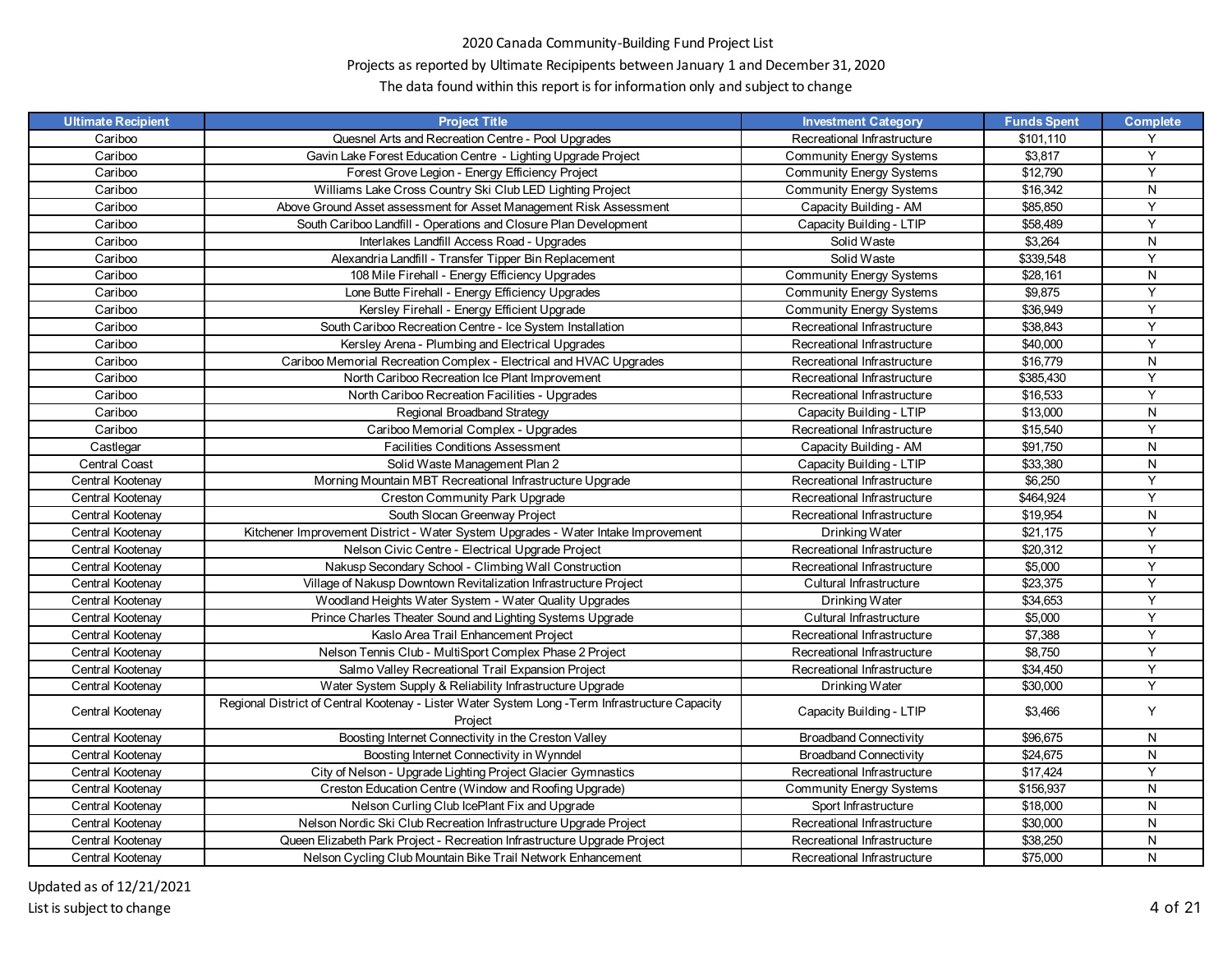# Projects as reported by Ultimate Recipipents between January 1 and December 31, 2020

| <b>Ultimate Recipient</b> | <b>Project Title</b>                                                                  | <b>Investment Category</b>           | <b>Funds Spent</b> | <b>Complete</b> |
|---------------------------|---------------------------------------------------------------------------------------|--------------------------------------|--------------------|-----------------|
| Central Kootenay          | Lyons Bluff Trail                                                                     | Recreational Infrastructure          | \$52,500           | N               |
| Central Kootenay          | Procter-Harrop Seniors Hall Energy Efficiency Upgrade project                         | <b>Community Energy Systems</b>      | \$60,000           | N               |
| Central Kootenay          | Nelson Tennis Club Multisport Complex - Facility Centre Completion                    | Recreational Infrastructure          | \$15,000           | N               |
| Central Kootenay          | Summit Lake Ski Hill Recreation Infrastructure Upgrade                                | Recreational Infrastructure          | \$20,768           | N               |
| Central Kootenay          | Slocan Valley Broadband Connectivity Project                                          | <b>Broadband Connectivity</b>        | \$343,000          | N               |
| Central Kootenay          | Upgrades to the existing Skattebo Reach Trail                                         | Recreational Infrastructure          | \$21,002           | N               |
| Central Kootenay          | SD #10 Nakusp and Area Community Climbing Walls                                       | Recreational Infrastructure          | \$14,285           | N               |
| Central Kootenay          | Recreation Nakusp Society - Jackie James Memorial Park Restoration                    | Recreational Infrastructure          | \$18,750           | N               |
| Central Kootenay          | Erickson Water Service - Tooze Road - Distribution System Upgrade                     | Drinking Water                       | \$48,000           | Y               |
| Central Kootenay          | Harrop Fire Hall Energy Efficiency & Life Cycle Upgrades                              | <b>Community Energy Systems</b>      | \$160,000          | Y               |
| Central Kootenay          | Nelson and District Community Centre - Arena Lighting Project                         | <b>Community Energy Systems</b>      | \$8,291            | N               |
| Central Kootenay          | Winlaw Regional Park Boardwalk Replacement Project                                    | Recreational Infrastructure          | \$100,000          | Y               |
| Central Kootenay          | Integrated Land Use Planning Assessment - Shoreacres                                  | Capacity Building - ICSP             | \$30,000           | Y               |
| Central Kootenay          | Edgewood Water System Upgrades                                                        | Drinking Water                       | \$100,000          | Y               |
| Central Kootenay          | Regional Water Management Plan                                                        | Capacity Building - LTIP             | \$57,766           | N               |
| Central Okanagan          | Regional District of Central Okanagan Regional Strategic Transportation Plan          | Capacity Building - LTIP             | \$298,995          | N               |
| Central Okanagan          | Joe Rich Community Water Supply                                                       | Drinking Water                       | \$7,073            | ${\sf N}$       |
| Central Okanagan          | Joe Rich Community Hall - Renewal Project                                             | Recreational Infrastructure          | \$34,208           | N               |
| Central Okanagan          | Traders Cove and North Westside - Solid Waste Transfer Station Improvement Plan       | Capacity Building - LTIP             | \$4,647            | N               |
| Central Okanagan          | Ellison Community Hall - Heritage Improvements                                        | Recreational Infrastructure          | \$22,790           | N               |
| Central Okanagan          | Ellison Community Hall - Roof Replacement                                             | Recreational Infrastructure          | \$34,560           | N               |
| Central Okanagan          | Joe Rich Community Hall - Reno Signage                                                | Recreational Infrastructure          | \$1,650            | N               |
| Central Okanagan          | Joe Rich Community Hall - Roof Replacement                                            | Recreational Infrastructure          | \$45,260           | Y               |
| Central Okanagan          | Joe Rich Community Hall - Renewal Project                                             | Recreational Infrastructure          | \$14,980           | N               |
| Central Okanagan          | Killiney Beach Community Park - Dog Park Fencing                                      | Recreational Infrastructure          | \$3,570            | N               |
| Central Okanagan          | Westshore Estates Community Park - Killiney Beach Picnic Shelter                      | Recreational Infrastructure          | \$126,617          | N               |
| Central Okanagan          | Fintry Beach Access #2 - Washroom Construction                                        | Recreational Infrastructure          | \$16,893           | N               |
| Central Saanich           | 2020 Central Saanich Road Works                                                       | Local Roads Bridges Active Transport | \$850,000          | Υ               |
| Chase                     | Official Community Plan Update                                                        | Capacity Building - ICSP             | \$52,117           | ${\sf N}$       |
| Chetwynd                  | Debt Servicing - Sewer Treatment Plant                                                | Wastewater                           | \$97,824           | N               |
| Chetwynd                  | Debt Servicing - East Trunk Main                                                      | Wastewater                           | \$74,689           | N               |
| Chetwynd                  | <b>Bike and Pathway Construction</b>                                                  | Recreational Infrastructure          | \$65,595           | Y               |
| Chilliwack                | Roads rehabilitation, bike lane and pedestrian facility additions - Various Locations | Local Roads Bridges Active Transport | \$3,073,370        | Y               |
| Chilliwack                | Valley Rail Trail Construction                                                        | Local Roads Bridges Active Transport | \$101,555          | N               |
| Chilliwack                | <b>Bicycle Pump Track Construction</b>                                                | Recreational Infrastructure          | \$680,054          | N               |
| Chilliwack                | Community Sustainability Planning Development                                         | Capacity Building - ICSP             | \$203,535          | Υ               |
| Clearwater                | Water and Sanitary Asset Management Planning Improvements                             | Capacity Building - AM               | \$26,094           | Y               |
| Clearwater                | Dunn Lake Road Rehabilitation                                                         | Local Roads Bridges Active Transport | \$150,000          | Y               |
| Clearwater                | Clearwater Source Water Protection Strategy and Risk Assessment                       | Capacity Building - ICSP             | \$36,522           | Y               |
| Clearwater                | Sewer Lift Station Enhancements                                                       | Wastewater                           | \$12,463           | Y               |
| Clearwater                | Biomass Chip Storage Facility Construction                                            | <b>Community Energy Systems</b>      | \$60,000           | Y               |
| Clearwater                | Wyndhaven Trail Construction                                                          | Local Roads Bridges Active Transport | \$66,648           | Y               |
| Clearwater                | Eden Trail Improvements                                                               | Local Roads Bridges Active Transport | \$18,000           | Y               |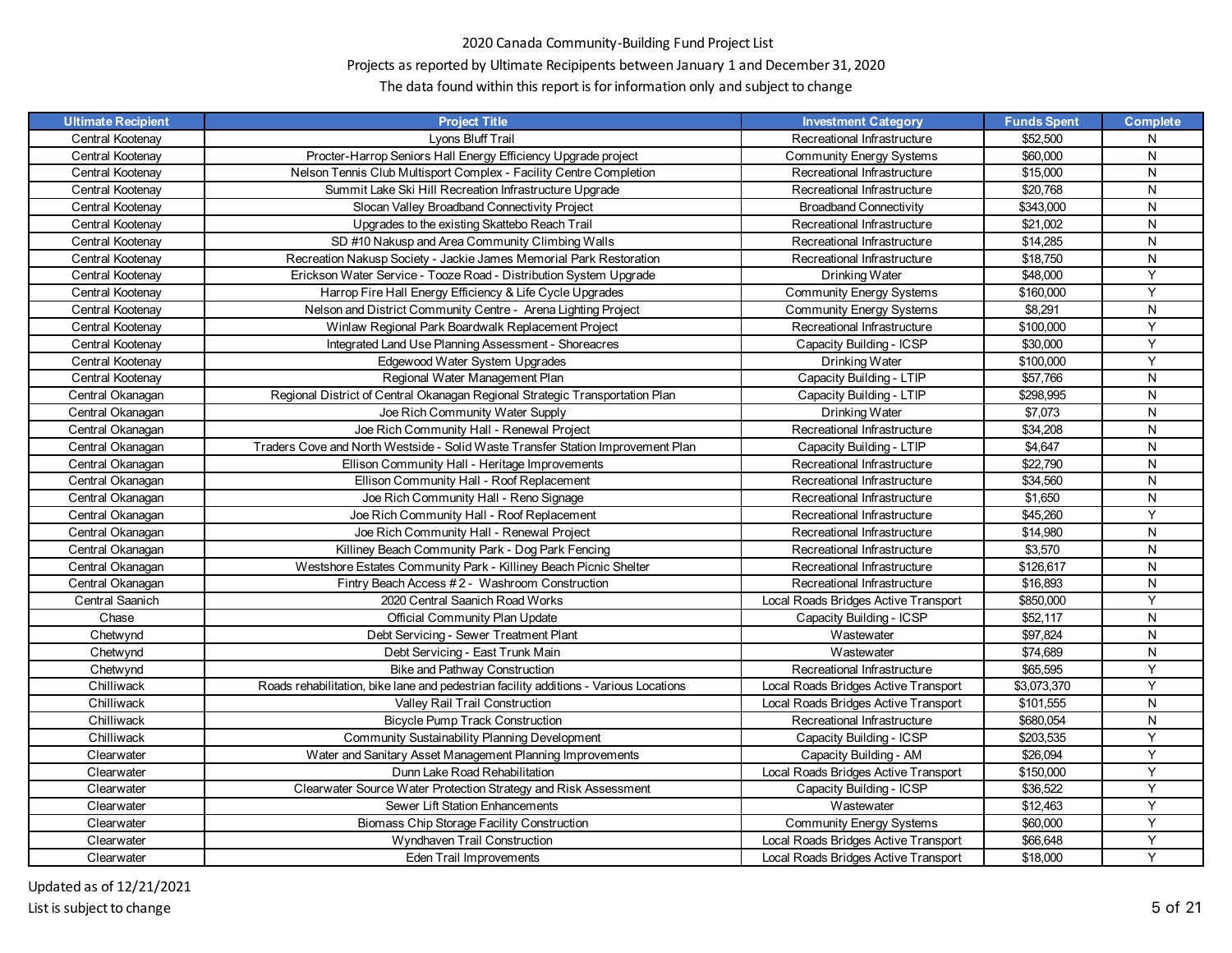# Projects as reported by Ultimate Recipipents between January 1 and December 31, 2020

| <b>Ultimate Recipient</b> | <b>Project Title</b>                                                                                        | <b>Investment Category</b>           | <b>Funds Spent</b>   | <b>Complete</b> |
|---------------------------|-------------------------------------------------------------------------------------------------------------|--------------------------------------|----------------------|-----------------|
| Coldstream                | Kalavista Lagoon - Stormwater Diversion Project                                                             | Wastewater                           | \$51,561             | Y               |
| Coldstream                | Jeffers Park Multi-Purpose Pad / Outdoor Rink Roof Upgrade                                                  | Recreational Infrastructure          | \$50,000             | Y               |
| Coldstream                | Coldstream Station Parking Lot and Washroom Construction                                                    | Recreational Infrastructure          | \$50,714             | N               |
| Coldstream                | Coldstream Creek Park Irrigation Upgrade                                                                    | Recreational Infrastructure          | \$2,650              | N               |
| Columbia Shuswap          | Composting in Revelstoke/Golden                                                                             | Solid Waste                          | \$95,686             | Y               |
| Columbia Shuswap          | Saratoga Water Connection                                                                                   | Drinking Water                       | \$388.690            | N               |
| Columbia Shuswap          | Asset Management Program Development - Columbia Shuswap                                                     | Capacity Building - AM               | \$810                | N               |
| Columbia Shuswap          | Visitor Information Kiosks Project - Various Locations                                                      | Tourism Infrastructure               | \$4,274              | N               |
| Columbia Shuswap          | Ranchero Fire Hall Water System Upgrade - Phase 1                                                           | Capacity Building - LTIP             | \$560                | N               |
| Columbia Shuswap          | <b>Bristow Road Boat Launch</b>                                                                             | Recreational Infrastructure          | \$289,363            | N               |
| Columbia Shuswap          | Asset Management Resource Plan Implementation                                                               | Capacity Building - AM               | \$70.856             | N               |
| Columbia Shuswap          | Golden & District Search & Rescue - Energy Efficiency Upgrades                                              | <b>Community Energy Systems</b>      | \$80,000             | Y               |
| Columbia Shuswap          | Nicholson Fire Department Energy Efficient upgrades                                                         | <b>Community Energy Systems</b>      | \$15,516             | Y               |
| Columbia Shuswap          | Bulk Water Fill Station Construction - Sorrento Blind Bay Park                                              | Drinking Water                       | \$25,053             | Y               |
| Columbia Shuswap          | Electric Vehicle Charging Station - South Shuswap Transportation Society                                    | <b>Community Energy Systems</b>      | \$49,794             | Y               |
| Columbia Shuswap          | Sunnybrae Seniors Society - Door Replacement                                                                | Cultural Infrastructure              | \$2,991              | Y               |
| Columbia Shuswap          | Deep Creek Farmers Institute - furnace replacement                                                          | Cultural Infrastructure              | \$8,376              | Y               |
| Columbia Shuswap          | Area F Fire Hall - Energy Efficient Upgrades                                                                | <b>Community Energy Systems</b>      | $\overline{$27,101}$ | Y               |
| Columbia Shuswap          | Sunnybrae Waterworks water intake upgrade                                                                   | Drinking Water                       | \$52,027             | Y               |
| Columbia Shuswap          | Area F - Visitor Information Kiosks - Phase 2                                                               | Tourism Infrastructure               | \$25,745             | N               |
| Colwood                   | Bus Stop Upgrades - Various Locations                                                                       | <b>Public Transit</b>                | \$49.532             | Y               |
| Colwood                   | Crosswalk Improvements - Sooke Rd., Kelly Rd. and Latoria                                                   | Local Roads Bridges Active Transport | \$20,155             | Y               |
| Colwood                   | Speed Reader Data System                                                                                    | Local Roads Bridges Active Transport | \$78.249             | Y               |
| Colwood                   | Low Carbon Resiliency Plan Development                                                                      | Capacity Building - LTIP             | \$2,498              | ${\sf N}$       |
| Colwood                   | Parks Signage                                                                                               | Cultural Infrastructure              | \$6,000              | ${\sf N}$       |
| Colwood                   | Latoria Creek Park Stairway Replacement                                                                     | Recreational Infrastructure          | \$229,946            | Y               |
| Colwood                   | Allandale Road Works                                                                                        | Local Roads Bridges Active Transport | \$118,321            | N               |
| Comox Valley              | Denman Island - Cross Island Greenway and Trail Project                                                     | Local Roads Bridges Active Transport | \$116,478            | N               |
| Comox Valley              | King Coho Wastewater Treatment Plant - Asset Management Plan, Condition Assessment, and<br>Capital Upgrades | Wastewater                           | \$17,694             | N               |
| Comox Valley              | On-Site Septic Management and Education Plan Development                                                    | Capacity Building - LTIP             | \$11,105             | N               |
| Comox Valley              | Lower Lazo Watershed Drainage Assessment                                                                    | Capacity Building - LTIP             | \$647                | Y               |
| Comox Valley              | Tsolum River Agricultural Watershed Planning                                                                | Capacity Building - ICSP             | \$26,819             | N               |
| Comox Valley              | Eagles Drive Stairs - Beach Access                                                                          | Recreational Infrastructure          | \$13,953             | Y               |
|                           | Comox Valley Regional Office New Building Construction - Disaster Mitigation and Community                  |                                      |                      |                 |
| Comox Valley              | <b>Energy System Components</b>                                                                             | <b>Community Energy Systems</b>      | \$727,880            | N               |
| Comox Valley              | Seal Bay Nature Park Management and Implementation Phase 2                                                  | Recreational Infrastructure          | \$37,636             | N               |
| Comox Valley              | Lazo Road Greenway Development                                                                              | Local Roads Bridges Active Transport | \$2,646              | N               |
| Comox Valley              | Morrison Creek Conservation Area                                                                            | Tourism Infrastructure               | \$15,770             | N               |
| Comox Valley              | <b>CFB Comox Pumpstation Upgrade</b>                                                                        | Wastewater                           | \$542,791            | N               |
| Comox                     | Comox Ave Sidewalk Construction - Rodello to Ellis                                                          | Local Roads Bridges Active Transport | \$51,676             | N               |
| Comox                     | Intersection Improvements - Comox Ave Bus Exchange                                                          | Local Roads Bridges Active Transport | \$8,078              | N               |
| Coquitlam                 | King Albert Citywide Greenway                                                                               | Local Roads Bridges Active Transport | \$15,000             | N               |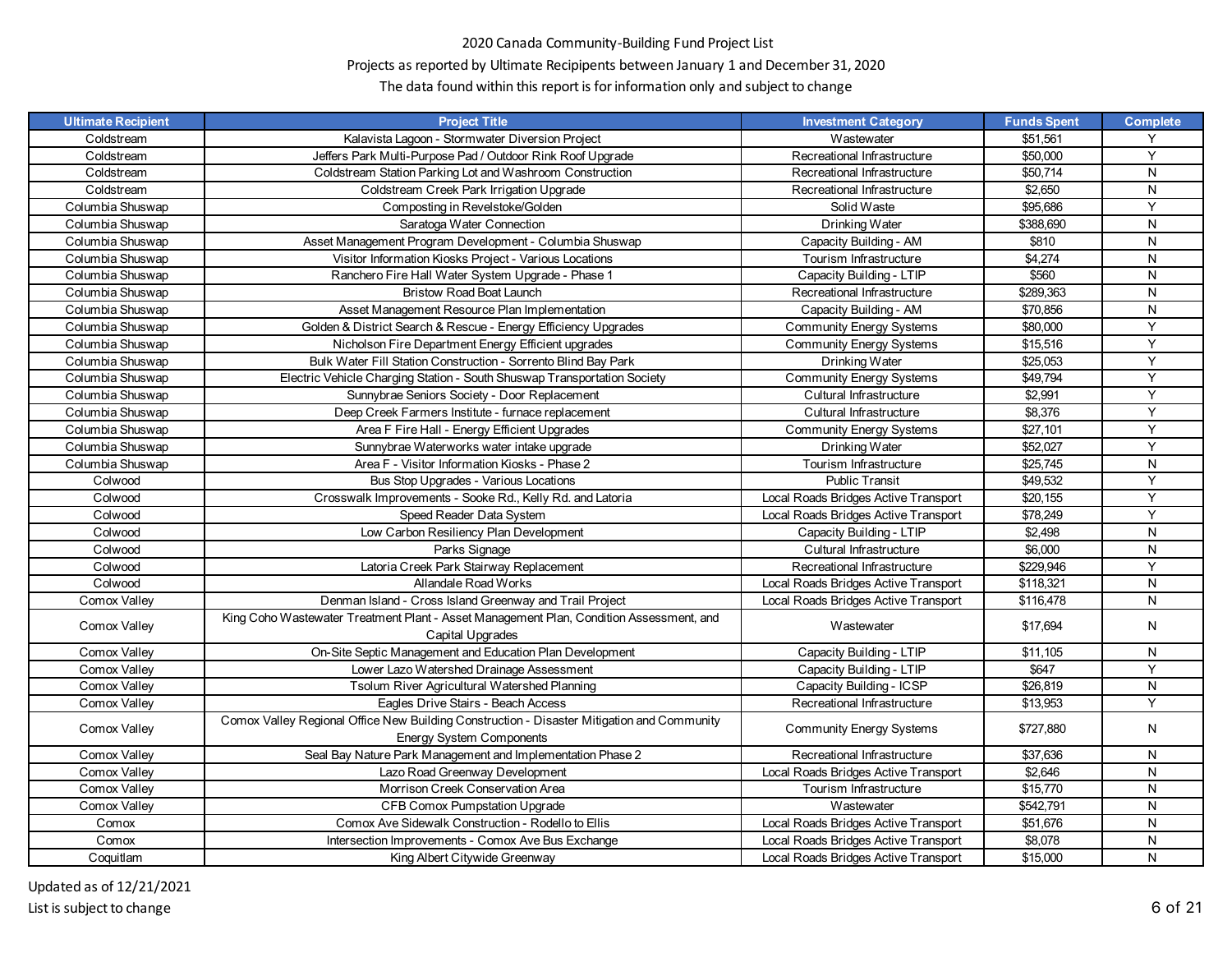# Projects as reported by Ultimate Recipipents between January 1 and December 31, 2020

| <b>Ultimate Recipient</b> | <b>Project Title</b>                                                         | <b>Investment Category</b>           | <b>Funds Spent</b>   | <b>Complete</b> |
|---------------------------|------------------------------------------------------------------------------|--------------------------------------|----------------------|-----------------|
| Coquitlam                 | <b>Hickey Park Improvements</b>                                              | Sport Infrastructure                 | \$200,000            | N               |
| Coquitlam                 | Town Centre Park - Wayfinding and Digital Parking Signs                      | Recreational Infrastructure          | \$21,026             | N               |
| Coquitlam                 | Mundy Park Playground Replacement                                            | Recreational Infrastructure          | \$147,382            | Y               |
| Coquitlam                 | Raised Pavement Marker Program - Various Locations                           | Local Roads Bridges Active Transport | \$98,150             | Y               |
| Coquitlam                 | Coquitlam Sidewalk Rehabilitation                                            | Local Roads Bridges Active Transport | \$15,000             | Y               |
| Coquitlam                 | Pipeline Road Upgrade: Guildford to David                                    | Local Roads Bridges Active Transport | \$7,313              | N               |
| Courtenay                 | Storm Drainage - 200 Back Rd Storm Culvert improvement                       | Wastewater                           | \$1,110              | N               |
| Courtenay                 | Asset Management Storm & Sewer Assessment - Courtenay                        | Capacity Building - AM               | \$248,095            | Y               |
| Courtenay                 | Storm Water Master Plan - Courtenay                                          | Capacity Building - ICSP             | \$42,041             | N               |
| Courtenay                 | Veterans Memorial Parkway Road Improvements                                  | Local Roads Bridges Active Transport | \$993,799            | Y               |
| Courtenay                 | <b>Chaster Road Improvements</b>                                             | Local Roads Bridges Active Transport | \$12,443             | Y               |
| Courtenay                 | Anderton Ave Road Improvements                                               | Local Roads Bridges Active Transport | \$54,017             | Y               |
| Courtenay                 | Muir Road & Alderwood Place Pedestrian Signals                               | Local Roads Bridges Active Transport | \$5,628              | Y               |
| Courtenay                 | Veterans Memorial Parkway & Caledon Crescent Pedestrian Signals              | Local Roads Bridges Active Transport | \$5.628              | Y               |
| Courtenay                 | 17th St Bike Lanes - Design and Construction                                 | Local Roads Bridges Active Transport | \$30,051             | N               |
| Cowichan Valley           | Purple Pipe Installation at Various Community Parks - Cowichan Valley Area C | Wastewater                           | \$24,396             | Y               |
| Cowichan Valley           | Cobble Hill Wastewater Integration and Re-use Upgrade Project                | Wastewater                           | \$747,011            | N               |
| Cowichan Valley           | Shawnigan Lake Village - Rail Trail Construction                             | Recreational Infrastructure          | \$429,817            | N               |
| Cowichan Valley           | Shawnigan Beach Estates - Infiltration and Inflow (I& I) Remediation         | Wastewater                           | \$7,252              | N               |
| Cowichan Valley           | Carlton Water System - Electrical System Renewal                             | Drinking Water                       | \$9,305              | Y               |
| Cowichan Valley           | Kerry Village Water System - Treatment and New Source Evaluation             | Drinking Water                       | \$4,285              | N               |
| Cowichan Valley           | Arbutus Mountain Estates Wastewater Treatment - Plant Primary Inlet Screen   | Wastewater                           | \$6,621              | Υ               |
| Cowichan Valley           | Shawnigan Lake Community Centre Parking Lot Upgrades                         | Recreational Infrastructure          | \$214,212            | ${\sf N}$       |
| Cowichan Valley           | Kerry Park Recreation Centre - DDC Control Replacement                       | <b>Community Energy Systems</b>      | \$55,624             | N               |
| Cowichan Valley           | Kerry Park Recreation Centre Well Drilling                                   | Recreational Infrastructure          | \$554                | N               |
| Cowichan Valley           | Youbou Water System Well Development                                         | Drinking Water                       | \$70,000             | Y               |
| Cowichan Valley           | Youbou Water System Cypress Road Pipe Replacement                            | Drinking Water                       | \$200,000            | N               |
| Cowichan Valley           | Shawnigan Lake North Water - McKean Road pipe replacement                    | Drinking Water                       | \$681,592            | N               |
| Cowichan Valley           | Saltair Water System - Stocking Lake Dam Shut-off Valve Replacement          | Drinking Water                       | \$150,000            | Υ               |
| Cowichan Valley           | Mesachie Water Reservoir replacement                                         | Drinking Water                       | \$15,847             | N               |
| Cowichan Valley           | Woodley Range Water System - Electrical System Renewal                       | Drinking Water                       | \$21,942             | Y               |
| Cowichan Valley           | Douglas Hill Water - Well supply line pipe replacement                       | Drinking Water                       | \$3,382              | N               |
| Cowichan Valley           | Douglas Hill Water - Emergency Stand-by Generator                            | Drinking Water                       | $\overline{$}22,024$ | Y               |
| Cowichan Valley           | Kerry Park Recreation Centre Parking Lot Upgrades                            | Recreational Infrastructure          | \$962.374            | N               |
| Cowichan Valley           | Roadside Path Along Shawnigan Mill Bay Road                                  | Local Roads Bridges Active Transport | \$19,407             | N               |
| Cowichan Valley           | Shawnigan Lake Community Centre Condition Based Assessment Upgrades          | Recreational Infrastructure          | \$10,000             | N               |
| Cowichan Valley           | North Oyster Community Centre Parking Lot Improvement                        | Recreational Infrastructure          | \$30,820             | Y               |
| Cranbrook                 | 2018 Local Drainage Upgrades - Cranbrook                                     | Wastewater                           | \$15,516             | N               |
| Cranbrook                 | 2019 Pavement Condition Assessment                                           | Capacity Building - AM               | \$10,642             | Υ               |
| Cranbrook                 | Western Financial Place Roof Replacement                                     | Recreational Infrastructure          | \$1,129,914          | Y               |
| Cranbrook                 | 2020 Capital Roads Program                                                   | Local Roads Bridges Active Transport | \$816,900            | Υ               |
| Cranbrook                 | Flood Hazard Assessment - Joseph Creek                                       | Capacity Building - LTIP             | \$25,000             | Y               |
| Cranbrook                 | Accessible Pedestrian Signals                                                | Local Roads Bridges Active Transport | \$23,796             | N               |
|                           |                                                                              |                                      |                      |                 |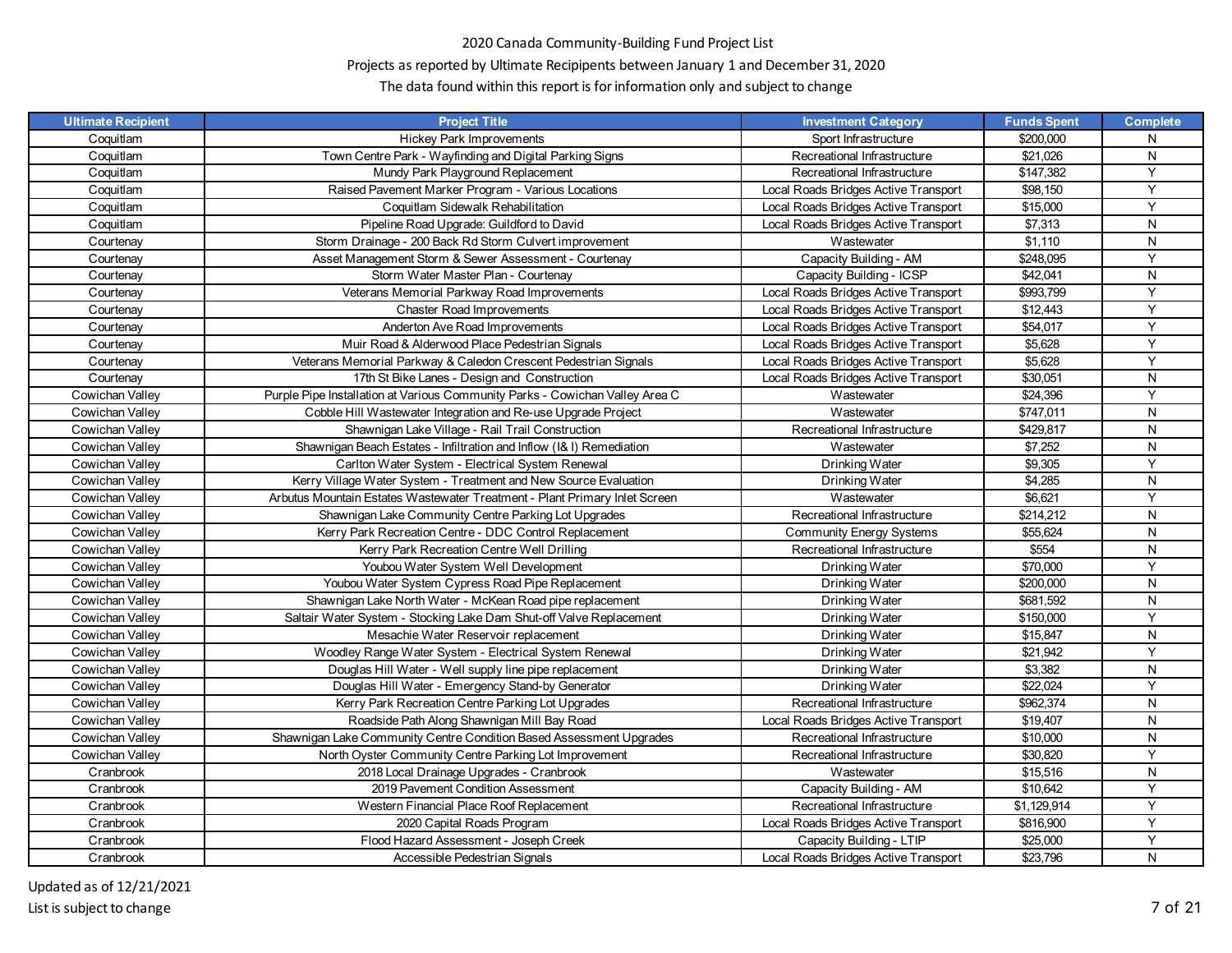# Projects as reported by Ultimate Recipipents between January 1 and December 31, 2020

| <b>Ultimate Recipient</b> | <b>Project Title</b>                                                                    | <b>Investment Category</b>           | <b>Funds Spent</b> | <b>Complete</b> |
|---------------------------|-----------------------------------------------------------------------------------------|--------------------------------------|--------------------|-----------------|
| Cranbrook                 | Pressure Reducing Station #5 Rebuild                                                    | Drinking Water                       | \$252,000          | Y               |
| Cranbrook                 | 2020 Road Surface Rehabilitation                                                        | Local Roads Bridges Active Transport | \$110.311          | Y               |
| Creston                   | Wastewater Treatment Plant - Solids Dewatering Facility (Sludge Management & Treatment) | Wastewater                           | \$2,156,065        | $\mathsf{N}$    |
| Creston                   | 2020 Road Improvements - Various Locations                                              | Local Roads Bridges Active Transport | \$384,336          | Y               |
| Creston                   | Storm Main Upgrade - Cedar St.                                                          | Wastewater                           | \$83,850           | N               |
| Cumberland                | Derwent Ave - Road Rehabilitation                                                       | Local Roads Bridges Active Transport | \$123,051          | N               |
| Cumberland                | Maryport Ave - Road Rehabilitaiton                                                      | Local Roads Bridges Active Transport | \$54,032           | ${\sf N}$       |
| Delta                     | Neighbourhood Road Improvements - 114 Street - 92A Ave to 96 Ave                        | Local Roads Bridges Active Transport | \$750,000          | N               |
| Duncan                    | Storm Sewer CCTV - Duncan                                                               | Capacity Building - AM               | \$3,040            | ${\sf N}$       |
| Duncan                    | Storm Water Quality Analysis - Duncan                                                   | Capacity Building - LTIP             | \$9,187            | N               |
| Duncan                    | Cairnsmore Roundabout                                                                   | Local Roads Bridges Active Transport | \$90,000           | N               |
| Duncan                    | Duncan Street Revitalization Project                                                    | Local Roads Bridges Active Transport | \$176,933          | Y               |
| Duncan                    | Charles Hoey Railway Crossing                                                           | Local Roads Bridges Active Transport | \$7,661            | Y               |
| Duncan                    | <b>LED Streetlight Upgrades</b>                                                         | Local Roads Bridges Active Transport | \$26,735           | Y               |
| Duncan                    | <b>Flashing Pedestrian Crosswalks</b>                                                   | Local Roads Bridges Active Transport | \$10,028           | Y               |
| Duncan                    | Duncan Street Electric Vehicle Charging Stations                                        | <b>Community Energy Systems</b>      | \$16,371           | Y               |
| East Kootenay             | Windermere Treated Water Project                                                        | Drinking Water                       | \$1,961,703        | N               |
| East Kootenay             | Septage Pond Construction Project - Electoral Area B                                    | Wastewater                           | \$388,933          | N               |
| East Kootenay             | Area Upgrades - Western Financial Place                                                 | Sport Infrastructure                 | \$84,000           | Y               |
| Esquimalt                 | Crosswalks and Parking Lot Upgrade - Esquimalt Road                                     | Local Roads Bridges Active Transport | \$12,565           | Y               |
| Esquimalt                 | Intersection Rebuild - Head St and Esquimalt Rd                                         | Local Roads Bridges Active Transport | \$745              | Y               |
| Esquimalt                 | Corridor Management Program                                                             | Capacity Building - AM               | \$57,853           | ${\sf N}$       |
| Esquimalt                 | Sidewalk Program - New Construction                                                     | Local Roads Bridges Active Transport | \$54,138           | Y               |
| Esquimalt                 | HVAC System Upgrades - Muncipal Hall                                                    | <b>Community Energy Systems</b>      | \$30,357           | Y               |
| Esquimalt                 | HVAC System Upgrades - Recreation Centre                                                | <b>Community Energy Systems</b>      | \$7,596            | Y               |
| Esquimalt                 | Sidewalk - New Construction - Comerford St                                              | Local Roads Bridges Active Transport | \$12,826           | Y               |
| Esquimalt                 | Pathway Reconstruction - Constance/Admirals                                             | Local Roads Bridges Active Transport | \$975              | N               |
| Esquimalt                 | Road Infrastructure Repairs & Maintenance                                               | Local Roads Bridges Active Transport | \$63,932           | Y               |
| Fernie                    | Integrated Infrastructure Capital Plan                                                  | Capacity Building - AM               | \$181,750          | Y               |
| Fernie                    | Fernie Memorial Arena - HVAC Upgrades                                                   | Sport Infrastructure                 | \$74,070           | N               |
| Fernie                    | Maiden Lake Dike Improvements                                                           | Disaster Mitigation                  | \$92,500           | Y               |
| Fernie                    | Drinking Water Source Protection - Avalanche Risk Assessment                            | Capacity Building - LTIP             | \$27,837           | Y               |
| Fernie                    | Transportation Network Asset Replacement - Ktunaxa Rd, Kutenai Rd and Shadow Rd         | Local Roads Bridges Active Transport | \$503,000          | N               |
| Fort St. James            | 2020 Roads Rehabilitation Project - Fort St. James                                      | Local Roads Bridges Active Transport | \$86.317           | Y               |
| Fort St. John             | Sidewalk and Streetlights 116 Ave (93-86 St)                                            | Local Roads Bridges Active Transport | \$400,000          | Y               |
| Fort St. John             | Traffic Lights at 98 Street and 100 Avenue                                              | Local Roads Bridges Active Transport | \$397,440          | ${\sf N}$       |
| Fort St. John             | Fish Creek Community Forest Trail Addition                                              | Recreational Infrastructure          | \$85,069           | Y               |
| Fort St. John             | Toboggan Hill Park Trail Addition                                                       | Recreational Infrastructure          | \$173,645          | Υ               |
| Fort St. John             | Alaska Highway Walking Trail (104-108 St)                                               | Recreational Infrastructure          | \$216,286          | Y               |
| Fort St. John             | Traffic Signals at 96 Street and 96 Avenue                                              | Local Roads Bridges Active Transport | \$400,000          | Y               |
| Fraser Lake               | White Swan Park Lighting Upgrades                                                       | Recreational Infrastructure          | \$6,350            | Y               |
| Fraser Lake               | Fraser Lake Drinking Water SysteM - Pump Rebuild                                        | Drinking Water                       | \$3,407            | Y               |
| Fraser Lake               | Frase Lake Water Conservation Plan                                                      | Capacity Building - LTIP             | \$16,175           | Y               |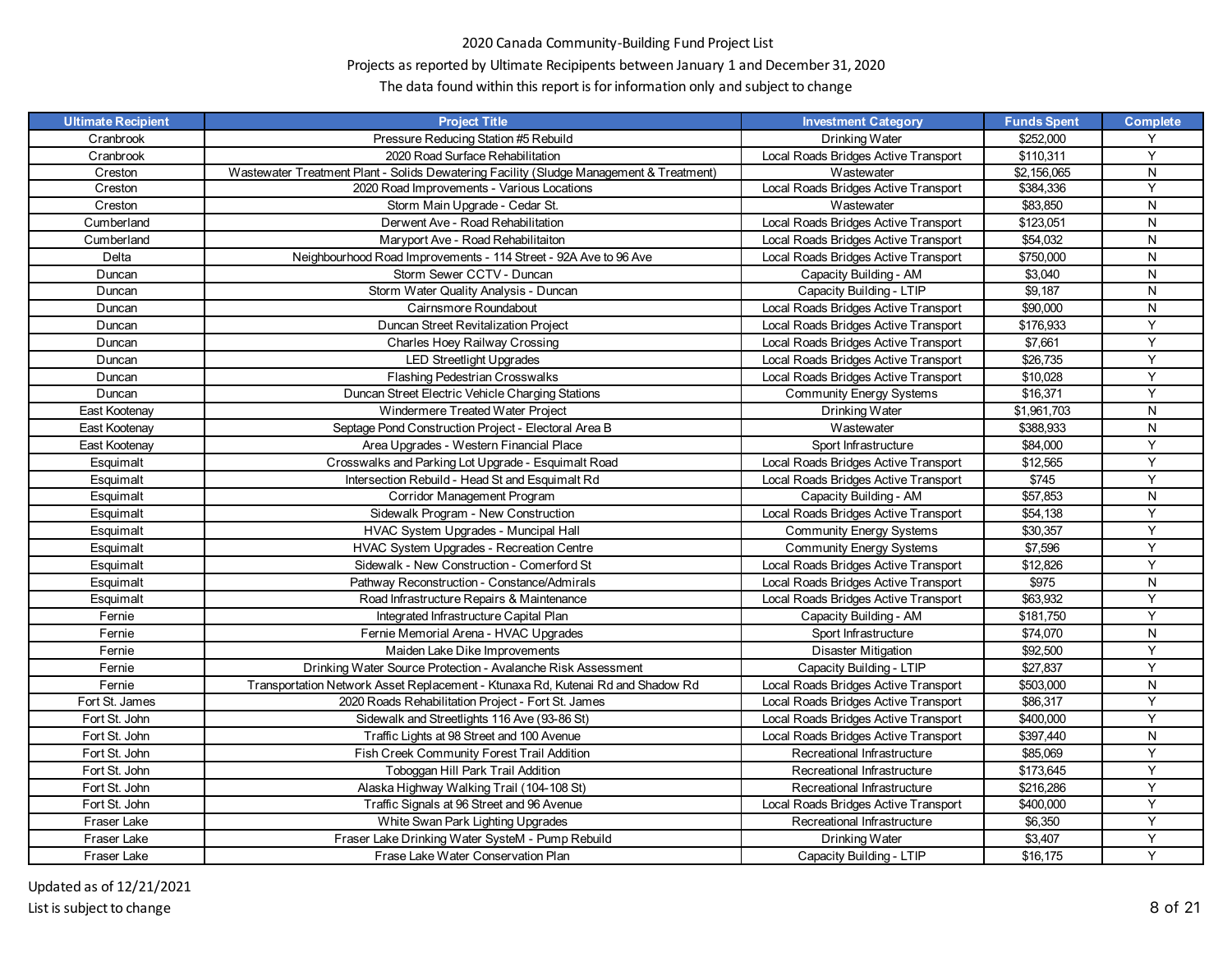# Projects as reported by Ultimate Recipipents between January 1 and December 31, 2020

| <b>Ultimate Recipient</b> | <b>Project Title</b>                                                                  | <b>Investment Category</b>           | <b>Funds Spent</b> | <b>Complete</b> |
|---------------------------|---------------------------------------------------------------------------------------|--------------------------------------|--------------------|-----------------|
| Fraser Lake               | Curling Rink and Dressing Room Lighting Upgrade                                       | <b>Community Energy Systems</b>      | \$5,685            | Y               |
| Fraser Lake               | Fraser Lake Arena Ammonia Upgrade                                                     | Recreational Infrastructure          | \$21,982           | Y               |
| Fraser Lake               | White Swan Park - Washrooms and Irrigation Upgrades                                   | Recreational Infrastructure          | \$10,619           | N               |
| <b>Fraser Valley</b>      | Thompson Park - Trail Improvements                                                    | Recreational Infrastructure          | \$1,602            | Y               |
| <b>Fraser Valley</b>      | Hatzic Water and Aquifer Health Monitoring                                            | Capacity Building - LTIP             | \$31,694           | N               |
| <b>Fraser Valley</b>      | Slesse Park Erosion Assessment                                                        | Capacity Building - LTIP             | \$2,676            | Y               |
| <b>Fraser Valley</b>      | Popkum Sewer Waste Plant - SCADA System Implementation                                | Wastewater                           | \$24,885           | Y               |
| <b>Fraser Valley</b>      | Baker Trails Blower and Pump Replacement                                              | Wastewater                           | \$32,919           | Y               |
| <b>Fraser Valley</b>      | Styoma Creek Dam Assessment Options                                                   | Capacity Building - AM               | \$2,250            | Y               |
| <b>Fraser Valley</b>      | Electoral Area Water Conservation Plan Update                                         | Capacity Building - AM               | \$2,163            | Y               |
| <b>Fraser Valley</b>      | Hemlock Valley Transfer Station                                                       | Solid Waste                          | \$216,061          | N               |
| <b>Fraser Valley</b>      | Rural Broadband Connectivity Plan Development                                         | Capacity Building - LTIP             | \$34,240           | Y               |
| <b>Fraser Valley</b>      | Canyon Alpine Water System                                                            | Capacity Building - LTIP             | \$5,000            | Y               |
| <b>Fraser Valley</b>      | NB Terry Dirk Sanitary Service Install                                                | Wastewater                           | \$8,979            | Y               |
| <b>Fraser Valley</b>      | Deroche/Lakahahmen Water System Study                                                 | Capacity Building - LTIP             | \$32,800           | Y               |
| <b>Fraser Valley</b>      | Popkum Sewer Waste Plant - Odor control Project                                       | Wastewater                           | \$81,252           | Y               |
| Fraser-Fort George        | Mackenzie Regional Transfer Station Scale                                             | Solid Waste                          | \$130,254          | Y               |
| Fraser-Fort George        | Facility Condition Assessment and Life Cycle Report No. 2                             | Capacity Building - AM               | \$36,864           | Y               |
| Fruitvale                 | Village of Fruitvale - Inflow and Infiltration Reduction Program                      | Capacity Building - LTIP             | \$11,351           | N               |
| Gibsons                   | Ground Water Management Zone Development                                              | Capacity Building - LTIP             | \$16,733           | N               |
| Gibsons                   | Pavement Rehabilitation - Arbutus Reach Rd and Prowse Rd                              | Local Roads Bridges Active Transport | \$107,321          | N               |
| <b>Gold River</b>         | Gold River Wastewater Master Plan                                                     | Capacity Building - LTIP             | \$79,428           | Y               |
| <b>Gold River</b>         | 2020 Asphalt Overlay Projects - Various Locations                                     | Local Roads Bridges Active Transport | \$27,843           | Y               |
| <b>Gold River</b>         | Sewage Treatment Plant-UV System Upgrade                                              | Wastewater                           | \$8,905            | Y               |
| Golden                    | Dike Improvements                                                                     | Disaster Mitigation                  | \$4,461,211        | N               |
| Golden                    | Golden's Capital Paving Replacement                                                   | Local Roads Bridges Active Transport | \$211,276          | Y               |
| <b>Grand Forks</b>        | Grand Forks - Residential Universal Water Meter Installation                          | Drinking Water                       | \$5,600            | N               |
| Granisle                  | Infrastructure & Facility Asset Condition Assessment - Granisle                       | Capacity Building - AM               | \$41,908           | Y               |
| Granisle                  | Rubber Tire Pathway Waterfront Park                                                   | Recreational Infrastructure          | \$31,755           | Y               |
| Granisle                  | Granisle Memorial Park Equipment Base installation and enhanced rubber tired pathways | Recreational Infrastructure          | \$37,770           | Y               |
| Greenwood                 | Greenwood Municipal Playground Construction                                           | Recreational Infrastructure          | \$55,580           | N               |
| Harrison Hot Springs      | Harrison Hot Springs - Lighting Upgrade                                               | <b>Community Energy Systems</b>      | \$239,047          | N               |
| Harrison Hot Springs      | Lagoon Master Plan                                                                    | Capacity Building - LTIP             | \$3,536            | N               |
| Harrison Hot Springs      | McPherson Road Drainage Infrastructure Replacement                                    | Wastewater                           | \$27,681           | Y               |
| Harrison Hot Springs      | Harrison Hot Springs Art Gallery Upgrades                                             | Cultural Infrastructure              | \$10,185           | N               |
| Hazelton                  | Upper Skeena Recreation Centre                                                        | Recreational Infrastructure          | \$117,750          | Y               |
| Highlands                 | Implementation and Work Plan for Groundwater Protection                               | Capacity Building - ICSP             | \$27,500           | Y               |
| Highlands                 | Highlands Pavement Management Program                                                 | Local Roads Bridges Active Transport | \$371,456          | N               |
| Hope                      | Seventh Ave - Road Rehabilitation                                                     | Local Roads Bridges Active Transport | \$283,765          | Y               |
| Hope                      | Robertson Crescent - Road Rehabilitation                                              | Local Roads Bridges Active Transport | \$378,559          | Y               |
| Hope                      | Third Avenue - Road Rehabilitation                                                    | Local Roads Bridges Active Transport | \$53,095           | Y               |
| Houston                   | District of Houston Utilities Asset Management Plan                                   | Capacity Building - AM               | \$9,462            | N               |
| Hudson's Hope             | Hudson's Hope Water Infrastructure Projects - Valve and Hydrant Replacement           | Drinking Water                       | \$220,855          | N               |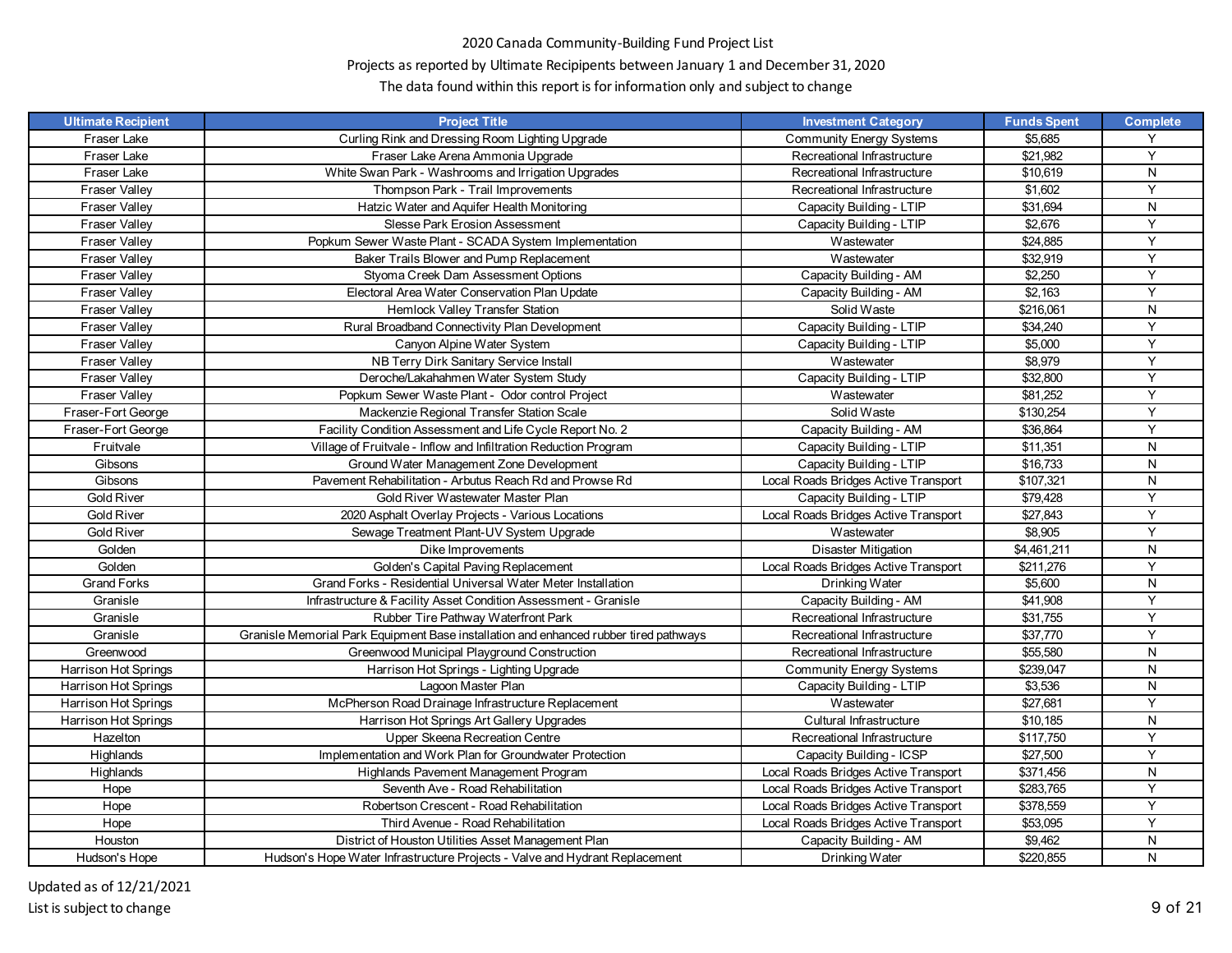# Projects as reported by Ultimate Recipipents between January 1 and December 31, 2020

| <b>Ultimate Recipient</b> | <b>Project Title</b>                                                                          | <b>Investment Category</b>           | <b>Funds Spent</b> | <b>Complete</b> |
|---------------------------|-----------------------------------------------------------------------------------------------|--------------------------------------|--------------------|-----------------|
| Kamloops                  | Universal Water Meters - Kamloops                                                             | Drinking Water                       | \$29.883           | N               |
| Kamloops                  | Active Transportation Infrastructure - Howe Rd, Oak Rd, Wood St, Fraser St, Qu'Appelle Rd -   | Local Roads Bridges Active Transport | \$1,025,675        | N               |
| Kamloops                  | Todd Rd - Pedestrian Upgrade                                                                  | Local Roads Bridges Active Transport | \$137,352          | Y               |
| Kamloops                  | Westsyde Community Center Pool                                                                | Recreational Infrastructure          | \$966,482          | N               |
| Kamloops                  | Strathcona Neighbourhodd - Drainage Upgrades                                                  | Wastewater                           | \$278,638          | N               |
| Kamloops                  | Canada Games Aquatic Center - Building Envelope Replacement                                   | Sport Infrastructure                 | \$2,755,042        | Y               |
| Kamloops                  | Community Washrooms                                                                           | Tourism Infrastructure               | \$198,660          | N               |
| Kamloops                  | Victoria St West - Infrastructure and Corridor Improvements                                   | Local Roads Bridges Active Transport | \$1,000,000        | N               |
| Kamloops                  | Hillside Stadium track                                                                        | Recreational Infrastructure          | \$266,116          | N               |
| Kamloops                  | SageBrush Threatre                                                                            | Cultural Infrastructure              | \$660,000          | N               |
| Kamloops                  | McArthur Island - Ring Road and Multi-use Path Rehabilitation                                 | Recreational Infrastructure          | \$600,000          | N               |
| Kaslo                     | Kaslo Sewer System Expansion Phase 1                                                          | Wastewater                           | \$107,577          | Y               |
| Kelowna                   | Bus Rapid Transit: Transit Exchanges, Pedestrian Overpass and Bus Stops                       | <b>Public Transit</b>                | \$403,800          | N               |
| Kelowna                   | <b>Bus Rapid Transit Stations</b>                                                             | <b>Public Transit</b>                | \$492,403          | N               |
| Kelowna                   | Orchard Park Transit Exchange                                                                 | <b>Public Transit</b>                | \$290,421          | N               |
| Kelowna                   | Bicycle Network Construction - Kelowna                                                        | Local Roads Bridges Active Transport | \$133,436          | N               |
| Kelowna                   | Sidewalk Network Construction - Various Locations                                             | Local Roads Bridges Active Transport | \$34,510           | N               |
| Kelowna                   | Roads Resurfacing                                                                             | Local Roads Bridges Active Transport | \$1,743,200        | N               |
| Kelowna                   | Sutherland Ave - Active Transportation Corridor Construction - Gordon Rd to Burtch Rd         | Local Roads Bridges Active Transport | \$45,052           | N               |
| Kelowna                   | Sutherland Ave - Active Transportation Corridor - Lake Rd to Gordon Rd                        | Local Roads Bridges Active Transport | \$22,700           | N               |
| Kelowna                   | Active Transportation Corridor Construction - Ethel St from Springfield Rd to Rose Ave        | Local Roads Bridges Active Transport | \$915,930          | N               |
| Kelowna                   | Active Transportation Corridor Construction - Houghton Rd from Nickel Rd to Rails with Trails | Local Roads Bridges Active Transport | \$89,928           | N               |
| Kelowna                   | Rowcliffe Park Construction                                                                   | Recreational Infrastructure          | \$260.000          | Y               |
| Kelowna                   | Central Green - Pedestrian Overpass                                                           | Local Roads Bridges Active Transport | \$168,257          | N               |
| Kelowna                   | City Park Promenade Design and Construction - Phase 2                                         | Tourism Infrastructure               | \$84,893           | N               |
| Kelowna                   | KLO Road Mission Creek Bridge Replacement                                                     | Local Roads Bridges Active Transport | \$27,688           | N               |
| Kelowna                   | Glenmore Recreation Park, Phase 2 - Construction                                              | Sport Infrastructure                 | \$155,900          | Y               |
| Kelowna                   | Ethel St Active Transportation Corridor Construction - Rose Ave to Raymer Ave                 | Local Roads Bridges Active Transport | \$473,164          | N               |
| Kelowna                   | Asset Management System - Kelowna                                                             | Capacity Building - AM               | \$134,110          | N               |
| Keremeos                  | Liquid Waste Management Plan - Phase 3 - Keremeos                                             | Capacity Building - LTIP             | \$8,536            | Y               |
| Keremeos                  | Keremeos Official Community Plan Update                                                       | Capacity Building - ICSP             | \$17,632           | N               |
| Kimberley                 | 4th Avenue (Trail Street to Cranbrook Street) Road Rehabiltation                              | Local Roads Bridges Active Transport | \$200,000          | Y               |
| Kimberley                 | 4th Avenue (Trail Street to Cranbrook Street) Sewer Line Replacement                          | Wastewater                           | \$525,659          | Y               |
| Kitimat-Stikine           | Telegraph Creek Playground Construction                                                       | Recreational Infrastructure          | \$135,349          | Y               |
| Kitimat-Stikine           | Sawmill Lake Amenities Upgrades                                                               | Recreational Infrastructure          | \$26,467           | Y               |
| Kitimat-Stikine           | Hazeltons' Regional Transit Bus Capital Lease Payments                                        | <b>Public Transit</b>                | \$53,840           | Υ               |
| Kitimat                   | Sidewalk Reconstruction                                                                       | Local Roads Bridges Active Transport | \$400,000          | Y               |
| Kitimat                   | Kitimat Street Reconstruction                                                                 | Local Roads Bridges Active Transport | \$104,623          | N               |
| Kootenay Boundary         | Saddle Lake Dam - Dam Safety Upgrades                                                         | <b>Disaster Mitigation</b>           | \$190,000          | N               |
| Kootenay Boundary         | Boundary Trails Master Plan                                                                   | Capacity Building - LTIP             | \$7,044            | Y               |
| Kootenay Boundary         | Westbridge Community Hall - New Building Construction                                         | Recreational Infrastructure          | \$14,502           | Y               |
| Kootenay Boundary         | Beaver Valley Golf and Recreation Society - Lighting Updates                                  | Recreational Infrastructure          | \$5,000            | Υ               |
| Kootenay Boundary         | Rock Creek and Boundary Fair Grounds - Multipurpose Structure                                 | Cultural Infrastructure              | \$21,414           | Y               |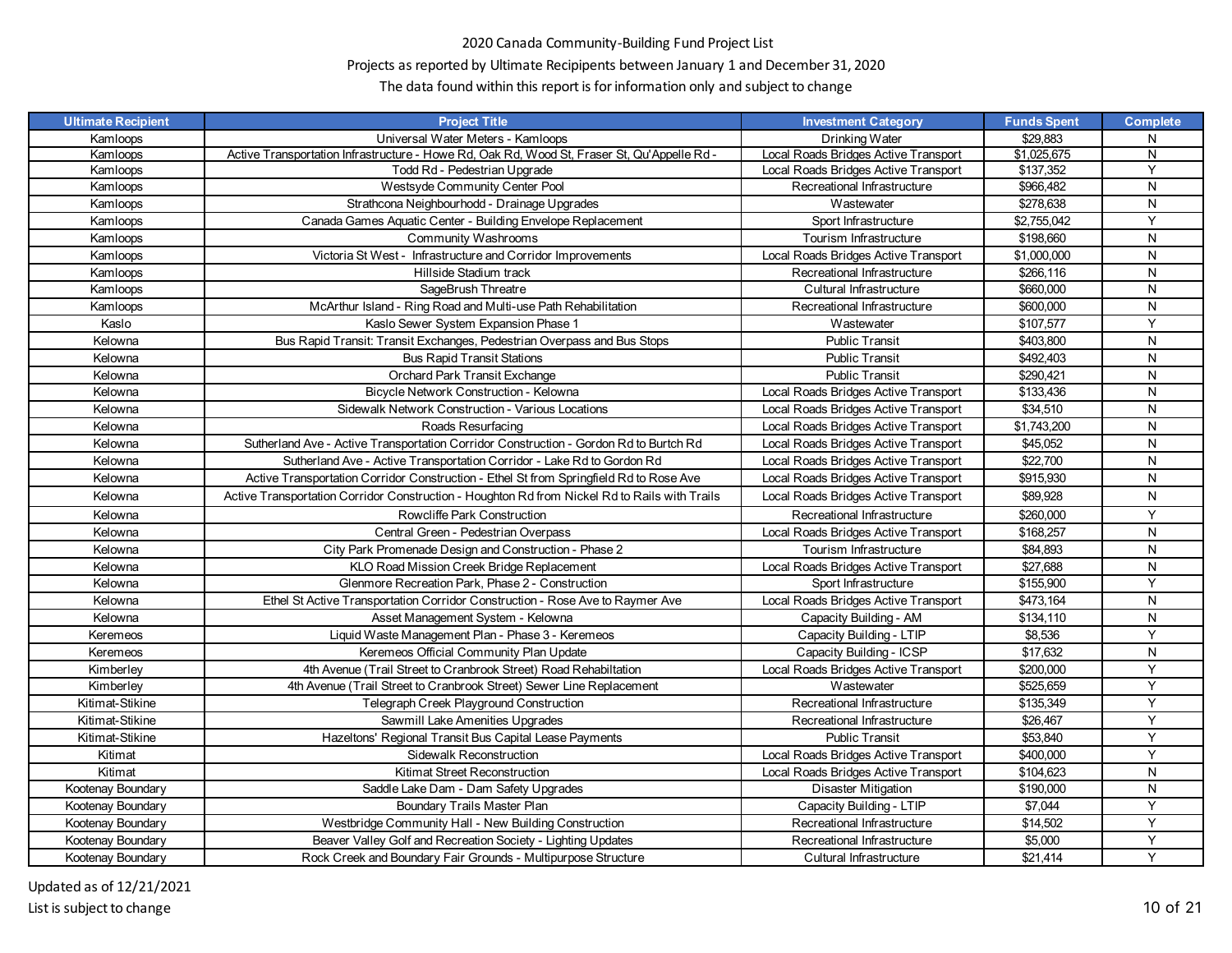# Projects as reported by Ultimate Recipipents between January 1 and December 31, 2020

| <b>Ultimate Recipient</b> | <b>Project Title</b>                                                                                         | <b>Investment Category</b>           | <b>Funds Spent</b> | <b>Complete</b> |
|---------------------------|--------------------------------------------------------------------------------------------------------------|--------------------------------------|--------------------|-----------------|
| Kootenay Boundary         | Casino Water District - Watermain Replacement                                                                | Drinking Water                       | \$70,000           | Y               |
| Kootenay Boundary         | Silver City Trap Club - Wheelchair Access                                                                    | Sport Infrastructure                 | \$24,900           | Υ               |
| Kootenay Boundary         | Rock Creek & Boundary Fair Assoc - Washroom & Meeting Room                                                   | Cultural Infrastructure              | \$37,500           | ${\sf N}$       |
| Ladysmith                 | Machine Shop Arts, Heritage and Cultural Centre Restoration Project                                          | Cultural Infrastructure              | \$1,626,927        | Y               |
| Ladysmith                 | Wastewater Lift Stations - Generator Installation                                                            | Wastewater                           | \$257,065          | N               |
| Ladysmith                 | Public Works Stormwater Improvements (Phase 2)                                                               | Wastewater                           | \$23,348           | Y               |
| Ladysmith                 | Ludlow and Rocky Creek Rd Roundabout                                                                         | Local Roads Bridges Active Transport | \$22,687           | ${\sf N}$       |
| Lake Country              | New Multi-Generational Activity Centre / Upgrades to Existing Seniors Centre and Arena                       | Recreational Infrastructure          | \$1,454,330        | N               |
| Lake Country              | Bottom Wood Lake Road Improvements - Beaver Lake Rd to Berry Rd                                              | Local Roads Bridges Active Transport | \$350,000          | ${\sf N}$       |
| Langford                  | Humpback Trail Construction                                                                                  | Local Roads Bridges Active Transport | \$449,783          | $\overline{Y}$  |
| Langford                  | Jordie Lunn Bike Park Construction                                                                           | Recreational Infrastructure          | \$37,373           | N               |
| Langford                  | <b>LED Streetlight Upgrades</b>                                                                              | Local Roads Bridges Active Transport | \$33,908           | Y               |
| Langley                   | 2020 Road Rehabilitation - Various Locations                                                                 | Local Roads Bridges Active Transport | \$275,000          | N               |
| Langley                   | Paverment Overlay & Reconstruction: 248 St from 16 Ave to 24 Ave; 9100 Blk 216; 92Ave from 198St<br>to 200St | Local Roads Bridges Active Transport | \$159,908          | Y               |
| Langley                   | Asset Managment Software Implementation                                                                      | Capacity Building - AM               | \$33,370           | N               |
| Langley                   | Road Stability Glover Road at Rawlison Cres                                                                  | Local Roads Bridges Active Transport | \$76,558           | ${\sf N}$       |
| Lantzville                | Lantzville Road - Multi Use Path Construction                                                                | Local Roads Bridges Active Transport | \$3,542            | N               |
| Lantzville                | Village Core - Revitalization Project - Phase 2                                                              | Local Roads Bridges Active Transport | \$63,082           | ${\sf N}$       |
| Lantzville                | Sebastion Rd - Reconstruction                                                                                | Local Roads Bridges Active Transport | \$267,966          | ${\sf N}$       |
| Lillooet                  | Fuel Tank Replacement - Phase 1                                                                              | Regional and Local Airports          | \$37,871           | N               |
| Lillooet                  | Official Community Plan                                                                                      | Capacity Building - ICSP             | \$61,413           | ${\sf N}$       |
| Lumby                     | Pat Duke Memorial Arena Improvements                                                                         | Recreational Infrastructure          | \$2.206.281        | N               |
| Lumby                     | Cemetery Master Plan & Implementation                                                                        | Cultural Infrastructure              | \$40,000           | ${\sf N}$       |
| Lumby                     | Sidewalk Reconstruction - Glencaird: Park Ave. to Shuswap Ave.                                               | Local Roads Bridges Active Transport | \$11,445           | Y               |
| Lumby                     | Lumby and Regional District of North Okanagan Culture, Sport & Recreation Upgrades                           | Recreational Infrastructure          | \$145,324          | N               |
| Lytton                    | Water System Improvement                                                                                     | Drinking Water                       | \$234,851          | ${\sf N}$       |
| Mackenzie                 | Wastewater System Assessment & Master Plan                                                                   | Capacity Building - AM               | \$82,226           | Y               |
| Mackenzie                 | Sidewalk Replacement                                                                                         | Local Roads Bridges Active Transport | \$33,845           | Y               |
| Mackenzie                 | Mackenzie Road Rehabilitation                                                                                | Local Roads Bridges Active Transport | \$14,176           | ${\sf N}$       |
| Maple Ridge               | <b>Albion Community Centre</b>                                                                               | Recreational Infrastructure          | \$517,034          | N               |
| McBride                   | Columbia Street Storm Sewer Phase 3                                                                          | Wastewater                           | \$141,746          | Υ               |
| McBride                   | McBride Transfer Station Road Rehabilitation                                                                 | Local Roads Bridges Active Transport | \$60,000           | ${\sf N}$       |
| Merritt                   | Voght Street Flood Mitigation Phase I                                                                        | Disaster Mitigation                  | \$700,000          | Y               |
| Merritt                   | Voght Street Phase II Design                                                                                 | Local Roads Bridges Active Transport | \$93,117           | N               |
| Merritt                   | Chlorine Storage Building, Public Works Yard                                                                 | Drinking Water                       | \$284,201          | Y               |
| Merritt                   | Installation of RRFB Crosswalk Lights at key intersections                                                   | Local Roads Bridges Active Transport | \$35,360           | ${\sf N}$       |
| Metchosin                 | Neild Rd Pavement Resurfacing - Happy Valley Rd to Wild Cherry Rd                                            | Local Roads Bridges Active Transport | \$400,000          | Y               |
| Midway                    | Village of Midway LED Street Light Replacement Project                                                       | <b>Community Energy Systems</b>      | \$45,244           | Y               |
| Midway                    | Midway Arena - REALice Water Treatment System Installation                                                   | <b>Community Energy Systems</b>      | \$12,772           | Y               |
| Midway                    | Midway Public Library - Heat Pump Installation                                                               | <b>Community Energy Systems</b>      | \$5,800            | Y               |
| Midway                    | Energy Efficient Lighting Project - Municipal Building                                                       | <b>Community Energy Systems</b>      | \$4,434            | Υ               |
| Mission                   | Pavement Management Program - Mission                                                                        | Local Roads Bridges Active Transport | \$1,260,188        | N               |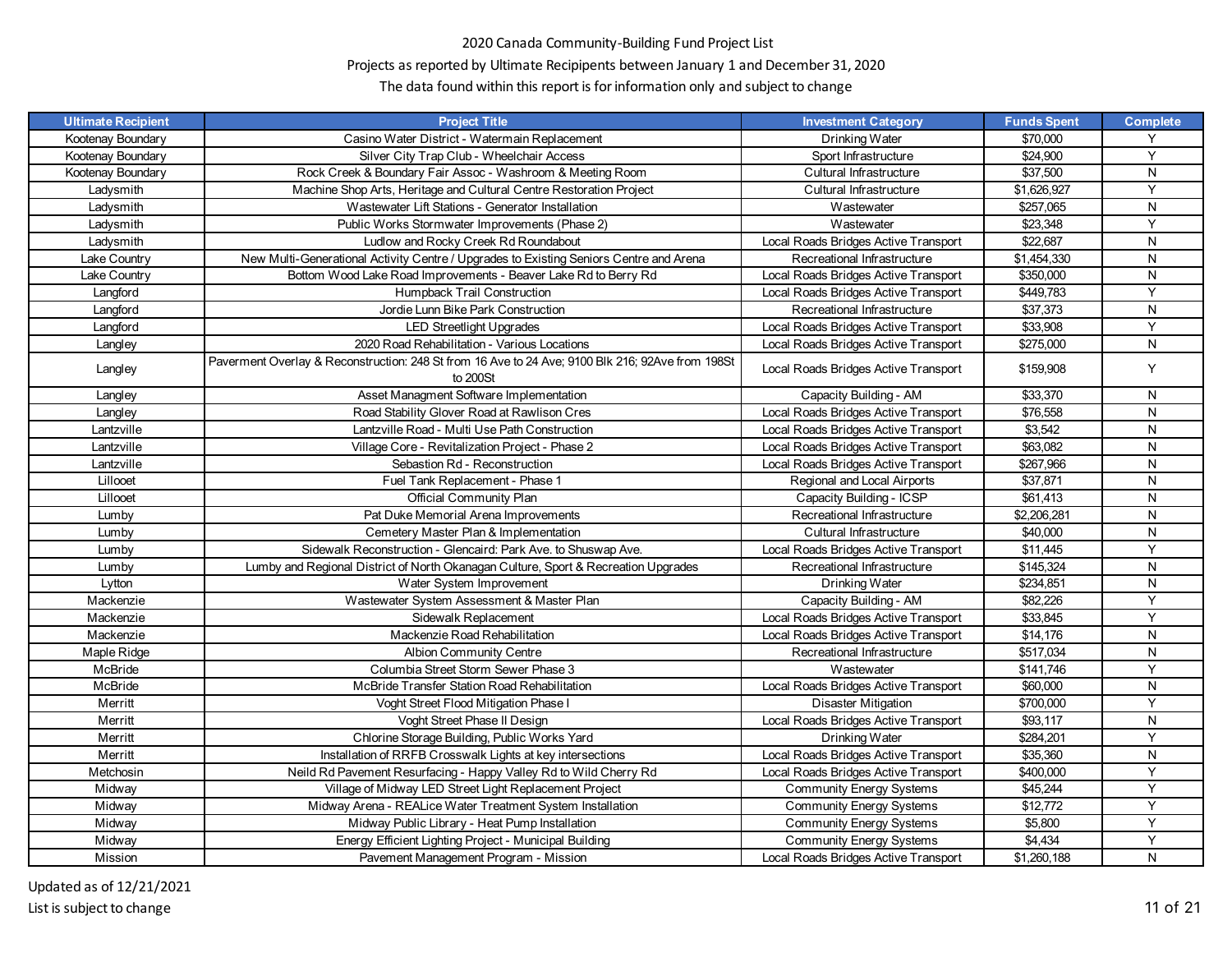# Projects as reported by Ultimate Recipipents between January 1 and December 31, 2020

| <b>Ultimate Recipient</b> | <b>Project Title</b>                                                  | <b>Investment Category</b>           | <b>Funds Spent</b> | <b>Complete</b> |
|---------------------------|-----------------------------------------------------------------------|--------------------------------------|--------------------|-----------------|
| Mission                   | Asset Management System                                               | Capacity Building - AM               | \$12.990           | N               |
| Mission                   | Walkway and Sidewalk Additions - Walkway/Sidewalk Additions           | Local Roads Bridges Active Transport | \$455,130          | N               |
| Mission                   | Community Centre - 7682 Grand St.                                     | Recreational Infrastructure          | \$422,483          | N               |
| Montrose                  | 9th Avenue Road, Water, and Sewer Replacement Project                 | Drinking Water                       | \$247,033          | Y               |
| Mount Waddington          | Malcolm Island Recycling Depot Upgrade                                | Solid Waste                          | \$4,035            | N               |
| Mount Waddington          | Community of Coal Harbour - Sewer Lift Station #4 Upgrade             | Wastewater                           | \$75,000           | Y               |
| Mount Waddington          | Community of Sointula Firehall - Solar Energy Backup Power System     | <b>Community Energy Systems</b>      | \$36,342           | Y               |
| Mount Waddington          | Coal Harbour Solar Backup Power System                                | <b>Community Energy Systems</b>      | \$38,444           | N               |
| Mount Waddington          | Coal Harbour - Last Mile Fibre Optic Project                          | <b>Broadband Connectivity</b>        | \$37,500           | N               |
| Mount Waddington          | Quatsino & Malcolm Island - Community Garden Composters               | Solid Waste                          | \$4,873            | Y               |
| Mount Waddington          | Community of Sointula - Sewer Sludge Automation Project               | Wastewater                           | \$35,000           | Y               |
| Mount Waddington          | Seven Hills Golf Course - Irrigation System Upgrade                   | Recreational Infrastructure          | \$27,000           | Υ               |
| Mount Waddington          | Community of Coal Harbour - Drinking Water System Sensor Installation | Drinking Water                       | \$5,189            | N               |
| Nanaimo                   | Facilities and Park Amenities Condition Assessment Program            | Capacity Building - AM               | \$188,925          | N               |
| Nanaimo                   | Georgia Ave Greenway - Construction                                   | Local Roads Bridges Active Transport | \$15,405           | N               |
| Nanaimo                   | Wellcox Access Road - Construction                                    | Local Roads Bridges Active Transport | \$28,892           | N               |
| Nanaimo                   | City-wide LED Street Light Conversion Project - Nanaimo Phase 1 - 3   | Local Roads Bridges Active Transport | \$345,205          | Y               |
| Nanaimo                   | Metral Drive Corridor & Utility Project - Phase 1                     | Local Roads Bridges Active Transport | \$435,188          | N               |
| Nanaimo                   | Downtown Cycling Loop Project - Comox Road to Victoria Cres Phase 1   | Local Roads Bridges Active Transport | \$82,236           | N               |
| Nanaimo                   | Harewood VIU to Downtown Bikeway Phase 3                              | Local Roads Bridges Active Transport | \$34,518           | N               |
| Nanaimo                   | Cycling Transportation Improvements - Bowen Rd, Morey to Caspers      | Local Roads Bridges Active Transport | \$230,078          | N               |
| Nanaimo                   | Pedestrian Transportation Improvements - Extension Rd Sidewalk        | Local Roads Bridges Active Transport | \$12,000           | Υ               |
| Nanaimo                   | Serauxmen Stadium - Lighting Upgrade                                  | Recreational Infrastructure          | \$1,020,290        | Y               |
| Nanaimo                   | Harewood Centennial Youth Park - Skateboard / Bike Park Construction  | Recreational Infrastructure          | \$465,591          | N               |
| Nanaimo                   | Gabriola Village Trail Development and Construction                   | Local Roads Bridges Active Transport | \$668,068          | N               |
| Nanaimo                   | Nanoose Bay Water Quality/Quantity Monitoring Program                 | Capacity Building - LTIP             | \$13,659           | N               |
| Nanaimo                   | Whiskey Creek Water System - Well Development                         | Drinking Water                       | \$177,518          | N               |
| Nanaimo                   | Asset Management Replacement Cost Study                               | Capacity Building - AM               | \$150,000          | Y               |
| Nanaimo                   | Tulnuxw Lelum Cultural Learning Space - Expansion                     | Cultural Infrastructure              | \$7,169            | Υ               |
| Nanaimo                   | Meadowood Community Recreation Centre Construction                    | Recreational Infrastructure          | \$95,280           | N               |
| Nanaimo                   | Little Qualicum Hall - Upgrades                                       | Recreational Infrastructure          | \$92,285           | N               |
| Nanaimo                   | Water Service Areas Condition Assessments                             | Capacity Building - LTIP             | \$6,238            | Y               |
| Nanaimo                   | Stone Lake Drive Community Park - Playground Construction             | Recreational Infrastructure          | \$50,000           | Υ               |
| Nanaimo                   | North Cedar Improvement District Water System Upgrades                | Drinking Water                       | \$1,018,830        | N               |
| Nanaimo                   | Cedar Community Hall Parking Lot Paving                               | Recreational Infrastructure          | \$48,069           | Y               |
| Nanaimo                   | Community of Bowser Legion - Outdoor Infrastructure Upgrades          | Recreational Infrastructure          | \$12,340           | N               |
| Nanaimo                   | Community of Nanoose Bay Library - Drinking Water Connection          | Cultural Infrastructure              | \$7,936            | Y               |
| Nelson                    | City of Nelson Water Master Plan Supplementary Sources                | Drinking Water                       | \$2,421,032        | N               |
| Nelson                    | Nelson & District Community Complex - Arena Lighting Project          | Recreational Infrastructure          | \$12,436           | N               |
| Nelson                    | Nelson Parkade - LED Lighting Retrofit                                | <b>Community Energy Systems</b>      | \$40,000           | Y               |
| Nelson                    | Nelson & District Youth Centre Fan System Upgrade                     | Recreational Infrastructure          | \$28,000           | N               |
| Nelson                    | Nelson Public Library & Police Department - HVAC System Upgrade       | Community Energy Systems             | \$82,000           | Y               |
| Nelson                    | 2020 Road Paving - Various Locations                                  | Local Roads Bridges Active Transport | \$253,000          | Y               |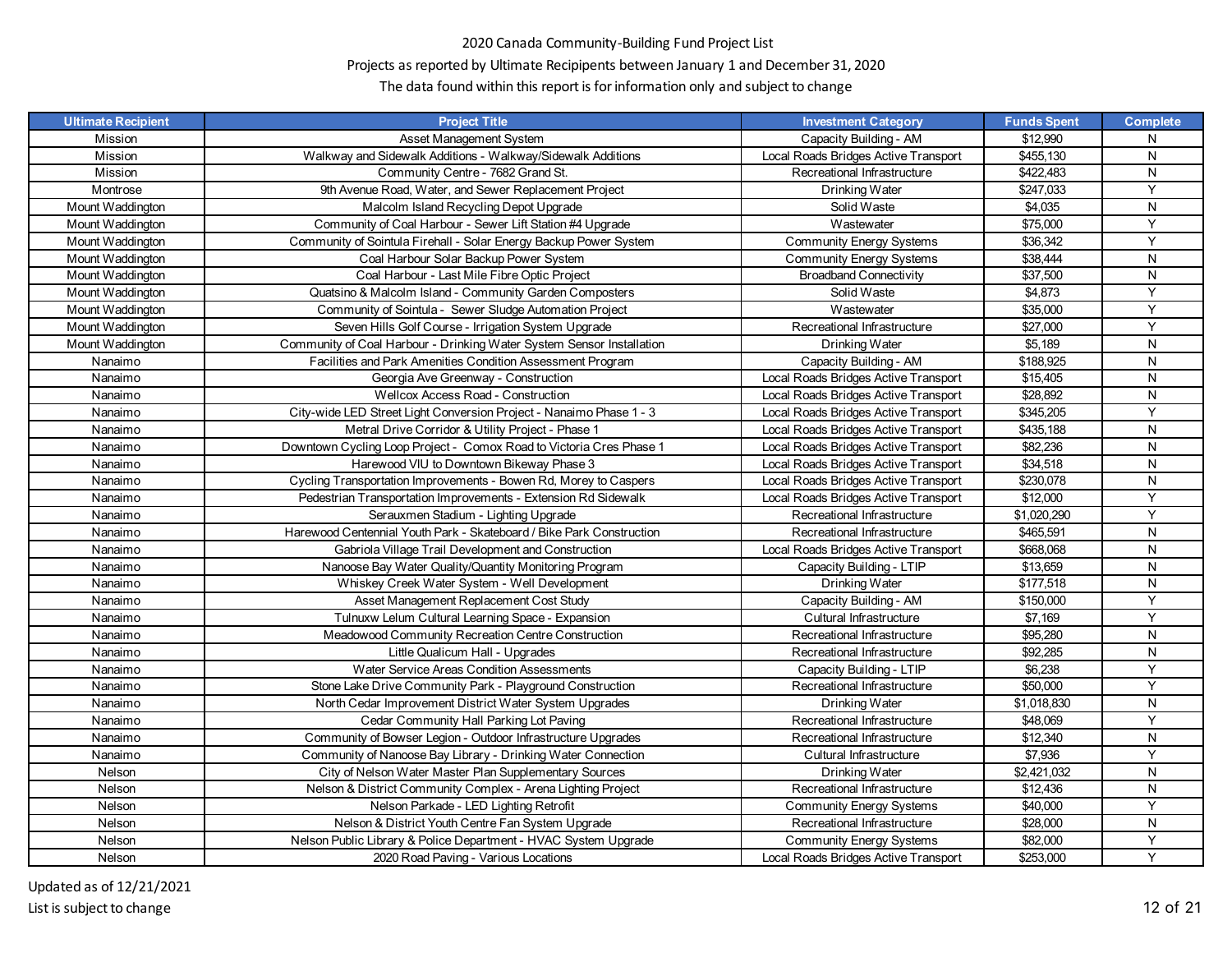# Projects as reported by Ultimate Recipipents between January 1 and December 31, 2020

| <b>Ultimate Recipient</b> | <b>Project Title</b>                                                             | <b>Investment Category</b>           | <b>Funds Spent</b> | <b>Complete</b> |
|---------------------------|----------------------------------------------------------------------------------|--------------------------------------|--------------------|-----------------|
| Nelson                    | Storm Sewer Upgrades - Beatty Ave and Cottonwood St                              | Wastewater                           | \$23,975           | N               |
| New Denver                | New Denver Capital Road Improvements                                             | Local Roads Bridges Active Transport | \$25,137           | Y               |
| New Denver                | Village of New Denver Fibre Backbone Project                                     | <b>Broadband Connectivity</b>        | \$18,750           | N               |
| New Denver                | Centennial Park Master Plan                                                      | Capacity Building - ICSP             | \$6,750            | N               |
| New Denver                | Knox Hall Renovation and Improvements                                            | Cultural Infrastructure              | \$146,432          | Y               |
| New Hazelton              | Upper Skeena Recreation Centre - Heart of Hazeltons Project                      | Recreational Infrastructure          | \$40,000           | ${\sf N}$       |
| New Hazelton              | Erwin Stege Community Center Roof Replacement                                    | Recreational Infrastructure          | \$39,656           | Y               |
| New Westminster           | Queen's Park Sportsplex                                                          | Recreational Infrastructure          | \$267,570          | Y               |
| North Coast               | Electoral Area D Landfill - Progressive Closure and Capping                      | Solid Waste                          | \$53,560           | N               |
| North Cowichan            | North Cowichan Asset Management Program                                          | Capacity Building - AM               | \$112,500          | Y               |
| North Cowichan            | Chemainus Road Corridor Upgrade                                                  | Local Roads Bridges Active Transport | \$1,104,840        | N               |
| North Cowichan            | Chemainus Rd Water Trunk Main Replacement - Henry Rd to Victoria St              | Drinking Water                       | \$100,000          | Υ               |
| North Cowichan            | Crofton Rd Water Service Replacements and Water Main replacement.                | Drinking Water                       | \$92,115           | $\overline{Y}$  |
| North Cowichan            | Arthur St to Coronation St Water Main Replacement                                | Drinking Water                       | \$7,885            | ${\sf N}$       |
| North Okanagan            | Cools Pond Viewing Platform                                                      | Recreational Infrastructure          | \$38,095           | N               |
| North Okanagan            | Pat Duke Arena Upgrades                                                          | Recreational Infrastructure          | \$154,413          | Y               |
| North Okanagan            | Grindrod Water Utility Standby Power Generator and Distribution Metering         | Drinking Water                       | \$12,000           | N               |
| North Okanagan            | Mid Shuswap River and Bessette Creek three-Year Water Quality Monitoring Program | Drinking Water                       | \$2,455            | ${\sf N}$       |
| North Okanagan            | Lumby Multi-Use Recreation Facility Fitness Trail                                | Local Roads Bridges Active Transport | \$15,000           | $\overline{Y}$  |
| North Okanagan            | Hanson Park Trail Rehabilitation, Equestrian Trail and Horseshoe Pits            | Local Roads Bridges Active Transport | \$46,724           | Y               |
| North Okanagan            | Kal Crystal Waters Trail - Crystal Waters Road Connection                        | Local Roads Bridges Active Transport | \$32,482           | Y               |
| North Okanagan            | Okanagan Rail Trail Dock Replacement                                             | Recreational Infrastructure          | \$4,015            | N               |
| North Okanagan            | Cools Pond Fencing                                                               | Recreational Infrastructure          | \$28,669           | Y               |
| North Okanagan            | Mutrie Dog Park Fencing                                                          | Recreational Infrastructure          | \$15,361           | Y               |
| North Okanagan            | N'Kwala Park Playground Surfacing                                                | Recreational Infrastructure          | \$11,494           | Y               |
| North Okanagan            | BX Community Park Playground Replacement, Irrigation and Turf Repairs            | Recreational Infrastructure          | \$70,670           | $\overline{Y}$  |
| North Okanagan            | Electoral Areas "B" and "C" Local Parks - Bear-proof Garbage Bins                | Recreational Infrastructure          | \$22,664           | Y               |
| North Okanagan            | Gibbs Road Park Playground Resurfacing and Edging                                | Recreational Infrastructure          | \$10,723           | Y               |
| North Okanagan            | Cherryville Community Hall Renovation                                            | Recreational Infrastructure          | \$11,000           | Y               |
| North Okanagan            | Fire Hydrant Installations - Electoral Area "B"                                  | Drinking Water                       | \$38,360           | $\overline{Y}$  |
| North Okanagan            | Lumby Outdoor Pool Building - Accessible Changeroom Expansion                    | Recreational Infrastructure          | \$31,102           | Y               |
| North Okanagan            | Oval Park Basketball Court Enhancement                                           | Recreational Infrastructure          | \$7,855            | Υ               |
| North Okanagan            | Oval Park Electrical Upgrade                                                     | Recreational Infrastructure          | \$9,277            | Y               |
| North Okanagan            | White Valley Community Centre - Hall Enhancements                                | Recreational Infrastructure          | \$6,030            | Y               |
| North Okanagan            | White Valley Parks, Recreation and Culture Master Plans                          | Capacity Building - AM               | \$20,545           | N               |
| North Okanagan            | Electoral Area "F" Local Parks Master Plan                                       | Capacity Building - LTIP             | \$26,006           | ${\sf N}$       |
| North Okanagan            | Bridge Educational Society - Community Garden Wildlife Fencing                   | Recreational Infrastructure          | \$25,000           | ${\sf N}$       |
| North Okanagan            | Jeffers Park Multi-Purpose Pad / Outdoor Rink Roof Upgrade                       | Recreational Infrastructure          | \$10,000           | Υ               |
| North Okanagan            | Lusk Lake Trail Bridge Guardrail                                                 | Local Roads Bridges Active Transport | \$12,050           | Y               |
| North Okanagan            | Lumby and Area Active Living and Recreational Long-Term Planning Study           | Capacity Building - LTIP             | \$30,000           | Y               |
| North Okanagan            | Grindrod Park Vandalism-Resistant Picnic Tables                                  | Recreational Infrastructure          | \$2,452            | Y               |
| North Okanagan            | Dale Hand Launch Parking Lot and Traffic Flow Study                              | Capacity Building - LTIP             | \$8,980            | Υ               |
| North Okanagan            | Sandy Beach Park Development                                                     | Recreational Infrastructure          | \$87,685           | $\overline{N}$  |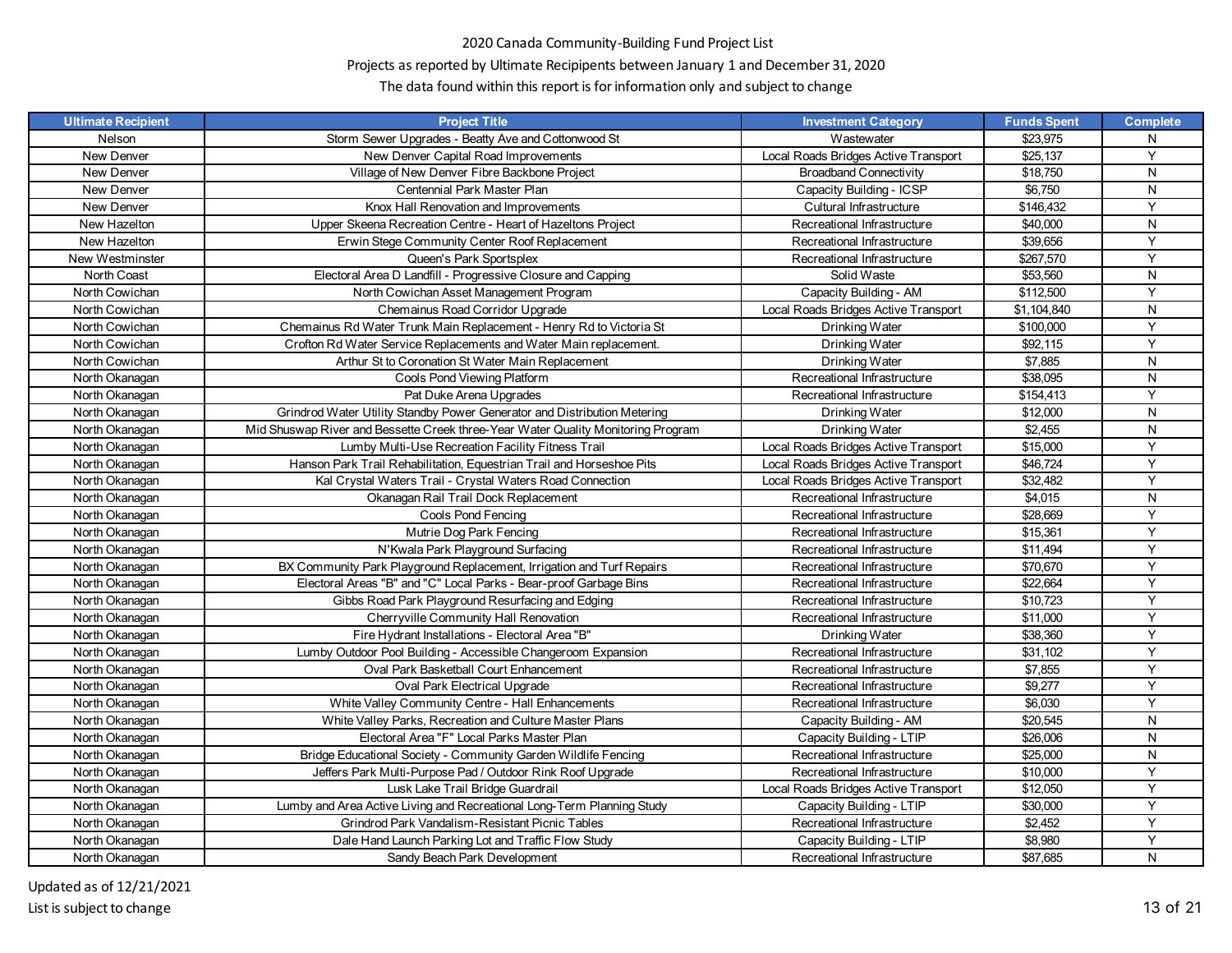# Projects as reported by Ultimate Recipipents between January 1 and December 31, 2020

| <b>Ultimate Recipient</b>  | <b>Project Title</b>                                                                   | <b>Investment Category</b>           | <b>Funds Spent</b> | <b>Complete</b> |
|----------------------------|----------------------------------------------------------------------------------------|--------------------------------------|--------------------|-----------------|
| North Okanagan             | Keddleston Groundwater Study                                                           | Capacity Building - LTIP             | \$6,448            | N               |
| North Okanagan             | Hanson Park Remediation Plan                                                           | Capacity Building - LTIP             | \$5,158            | Y               |
| North Okanagan             | Hunters Range Recreation Site Trail Signage                                            | Recreational Infrastructure          | \$5,000            | Y               |
| North Okanagan             | Richlands Community Cemetery Beautification Project                                    | Cultural Infrastructure              | \$3,800            | Y               |
| North Saanich              | Scoter Trail Rehabilitation - Phase 2                                                  | Local Roads Bridges Active Transport | \$831.382          | Y               |
| North Saanich              | West Saanich Road Bike Lanes Phase 4                                                   | Local Roads Bridges Active Transport | \$823,764          | Y               |
| North Saanich              | Green Waste Facility Project                                                           | Solid Waste                          | \$77,253           | N               |
| North Vancouver            | Repaving E. 3rd Street from Lonsdale Ave to St. Patricks Ave                           | Local Roads Bridges Active Transport | \$213,415          | Y               |
| North Vancouver            | New Denver - Edgemont Boulevard Road Rehabilitation                                    | Local Roads Bridges Active Transport | \$78,633           | Y               |
| North Vancouver            | New Denver - Montroyal Boulevard Road Rehabilitation                                   | Local Roads Bridges Active Transport | \$233,640          | Y               |
| Northern Rockies           | Wastewater Treatment Plant Aeration System Renewal                                     | Wastewater                           | \$2,900,000        | Y               |
| Northern Rockies           | Northern Rockies Water Treatment Plant - Efficiency and Capacity Improvement           | Drinking Water                       | \$15,007           | ${\sf N}$       |
| Oak Bay                    | Sewer Infrastructure Work - Develop/upgrade wastewater and storm water systems         | Wastewater                           | \$930,374          | N               |
| Oak Bay                    | Oak Bay Recreation Centre Energy Recovery Project                                      | <b>Community Energy Systems</b>      | \$668,069          | Y               |
| Oak Bav                    | District of Oak Bay - Capital Road Rehabilitation                                      | Local Roads Bridges Active Transport | \$1,189,677        | N               |
| Okanagan Basin Water Board | Improving Accuracy of Hydrology Models for Long-Term Planning in the Okanagan (Part B) | Capacity Building - LTIP             | \$246,084          | Y               |
| Okanagan-Similkameen       | Okanagan Falls Constructed Wetland Project                                             | Wastewater                           | \$307.625          | N.              |
| Okanagan-Similkameen       | Osoyoos Lake Regional Park Washroom Project                                            | Recreational Infrastructure          | \$117,704          | Y               |
| Okanagan-Similkameen       | Hedley Improvement District - Water System Upgrades                                    | Drinking Water                       | \$42,500           | Y               |
| Okanagan-Similkameen       | Hedley Improvement District - Water Main Replacement                                   | Drinking Water                       | \$7,438            | Y               |
| Okanagan-Similkameen       | Okanagan Falls Constructed Wetland Project                                             | Wastewater                           | \$124,944          | N               |
| Okanagan-Similkameen       | Keremeos Landfill Closure                                                              | Solid Waste                          | \$22,961           | N               |
| Okanagan-Similkameen       | Willowbrook Water Chlorination System                                                  | Drinking Water                       | \$1,117            | Y               |
| Okanagan-Similkameen       | Okanagan Falls Public Boat Launch                                                      | Recreational Infrastructure          | \$160,000          | Y               |
| Okanagan-Similkameen       | Heritage Hills Park - Construction Project                                             | Recreational Infrastructure          | \$243,048          | N               |
| Okanagan-Similkameen       | Olalla Water System Emergency Generator                                                | Drinking Water                       | \$79,275           | Y               |
| Okanagan-Similkameen       | Coalmont Stout - Park Construction Project                                             | Recreational Infrastructure          | \$1,179            | N               |
| Okanagan-Similkameen       | Missezula Lake Water Chlorination System                                               | Drinking Water                       | \$4,870            | Y               |
| Okanagan-Similkameen       | Pioneer Park - Upgrades                                                                | Recreational Infrastructure          | \$91,323           | Y               |
| Okanagan-Similkameen       | Osoyoos Museum Relocation/Renovation - Phase 1                                         | Cultural Infrastructure              | \$100,000          | Y               |
| Okanagan-Similkameen       | Willowbrook Water Scada Master Plan                                                    | Drinking Water                       | \$1,330            | Y               |
| Okanagan-Similkameen       | Willowbrook Fire Hall Heating Upgrades                                                 | <b>Community Energy Systems</b>      | \$4,091            | Y               |
| Okanagan-Similkameen       | Okanagan Falls Lift Station #3 Upgrade                                                 | Wastewater                           | \$27,662           | N               |
| Okanagan-Similkameen       | Spirit Park Pickleball/Tennis Court Resurfacing                                        | Sport Infrastructure                 | \$19,384           | Y               |
| Okanagan-Similkameen       | Manitou & Wharf Park Washrooms                                                         | Recreational Infrastructure          | \$227,000          | ${\sf N}$       |
| Okanagan-Similkameen       | Selby Park Playground Upgrades                                                         | Recreational Infrastructure          | \$5.653            | N               |
| Okanagan-Similkameen       | Olalla Water System Watermain Design & VFD Replacement                                 | Drinking Water                       | \$15,782           | N               |
| Okanagan-Similkameen       | Princeton Sports Courts                                                                | Sport Infrastructure                 | \$9,741            | Y               |
| Okanagan-Similkameen       | Coalmont Fire Hall Water System                                                        | Drinking Water                       | \$8,255            | N               |
| Okanagan-Similkameen       | Princeton Liquid Waste Receiving Facility Expansion                                    | Wastewater                           | \$69,267           | Y               |
| Okanagan-Similkameen       | Tulameen Rink Park Improvements                                                        | Recreational Infrastructure          | \$5,489            | N               |
| Okanagan-Similkameen       | Kaleden Beach Swim Platform                                                            | Recreational Infrastructure          | \$8,116            | Y               |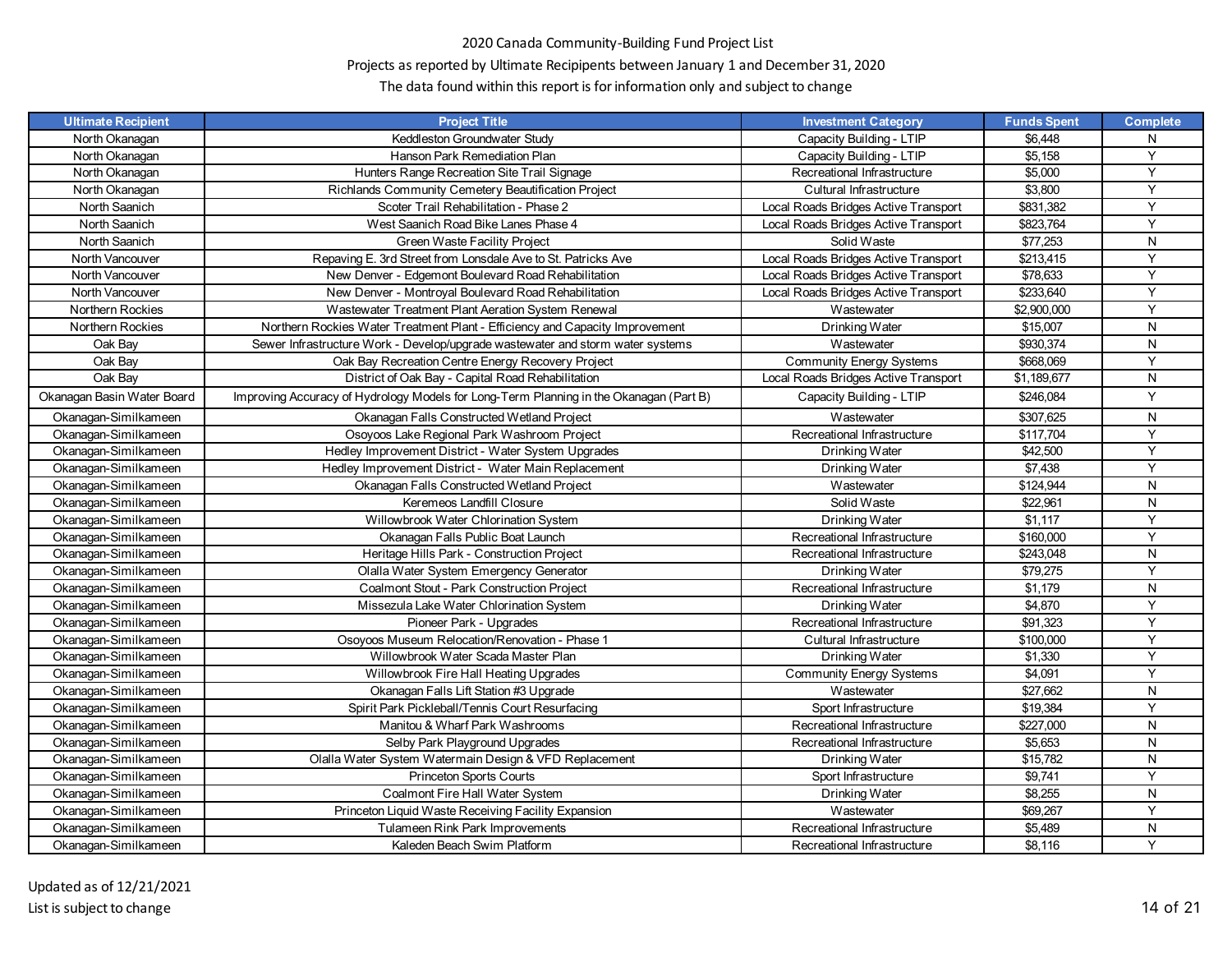# Projects as reported by Ultimate Recipipents between January 1 and December 31, 2020

| <b>Ultimate Recipient</b> | <b>Project Title</b>                                                      | <b>Investment Category</b>           | <b>Funds Spent</b> | <b>Complete</b> |
|---------------------------|---------------------------------------------------------------------------|--------------------------------------|--------------------|-----------------|
| Okanagan-Similkameen      | Lower Nipit Irrigation District Conversion                                | Capacity Building - LTIP             | \$11,615           | N               |
| Osoyoos                   | Highway 3 - Multi Use Pathway - Lakeshore to Cottonwood                   | Local Roads Bridges Active Transport | \$221,000          | N               |
| Parksville                | Pym Street Lighting Upgrades                                              | <b>Community Energy Systems</b>      | \$120,674          | Y               |
| Peace River               | Cecil Lake Community Centre - Outdoor facility Upgrades                   | Recreational Infrastructure          | \$51,727           | N               |
| Peace River               | Cutbank Community Hall - Water System Pump Upgrade                        | <b>Community Energy Systems</b>      | \$19,273           | Y               |
| Peace River               | Kelly Lake Community Center - Hazardous Materials Study                   | Capacity Building - AM               | \$3,234            | Y               |
| Peace River               | Electoral Area B Potable Water Station Installation                       | Drinking Water                       | \$1,000,000        | Y               |
| Peace River               | Rose Prairie Granular Activated Carbon Filter Pilot                       | Drinking Water                       | \$100,000          | Y               |
| Peachland                 | Parks Planning for Heritage, Sanderson, and Cousins Parks                 | Capacity Building - LTIP             | \$10,299           | N               |
| Peachland                 | Historic Peachland School Roof Replacement                                | Cultural Infrastructure              | \$65,600           | N               |
| Peachland                 | Peachland 50 Plus Activity Centre LED Light Upgrade                       | <b>Community Energy Systems</b>      | \$4,035            | Y               |
| Peachland                 | Peachland Museum Upgrades                                                 | Cultural Infrastructure              | \$15,650           | Y               |
| Peachland                 | Swim Bay Diving Board Installation                                        | Recreational Infrastructure          | \$8,309            | Y               |
| Peachland                 | Swim Bay Swim Buoy Replacement                                            | Recreational Infrastructure          | \$5.000            | Y               |
| Peachland                 | Heritage Park Improvement                                                 | Recreational Infrastructure          | \$13,139           | N               |
| Pemberton                 | Regional Economic Development Collaborative                               | Capacity Building - ICSP             | \$16,996           | N               |
| Pemberton                 | Climate Action Plan                                                       | Capacity Building - ICSP             | \$959              | N               |
| Penticton                 | Building Facilities Information (GIS) Database                            | Capacity Building - AM               | \$33,880           | Y               |
| Penticton                 | South Main Street Sanitary Sewer                                          | Wastewater                           | \$15,699           | Y               |
| Penticton                 | Asset Management Capital Planning Tool                                    | Capacity Building - AM               | \$6.054            | Y               |
| Penticton                 | Penticton Curling Rink Roof Replacement                                   | Recreational Infrastructure          | \$146,268          | Y               |
| Penticton                 | Lier House Building and Safety Upgrades                                   | Cultural Infrastructure              | \$55,136           | Y               |
| Penticton                 | McLaren Arena - New Roof                                                  | Recreational Infrastructure          | \$205,336          | N               |
| Penticton                 | McLaren Arena Refrigeration System Upgrade                                | Recreational Infrastructure          | \$26,049           | N               |
| Penticton                 | Memorial Arena Electrical Upgrade                                         | Recreational Infrastructure          | \$11,841           | N               |
| Penticton                 | Memorial Arena Skate Flooring Improvements                                | Recreational Infrastructure          | \$52,078           | Y               |
| Penticton                 | Penticton Trade and Convention Centre Mechanical Upgrades & Roof upgrades | Tourism Infrastructure               | \$16,065           | N               |
| Penticton                 | Okanagan Marina Upgrades                                                  | Recreational Infrastructure          | \$9,375            | Y               |
| Penticton                 | Pavement Management: Rehabilitation                                       | Local Roads Bridges Active Transport | \$23,067           | N               |
| Penticton                 | Penticton's Downtown Revitalization Project                               | Local Roads Bridges Active Transport | \$16,751           | Y               |
| Penticton                 | <b>Woodstock Road Reconstruction</b>                                      | Local Roads Bridges Active Transport | \$45,422           | N               |
| Penticton                 | Intersection and Road Marking Improvements                                | Local Roads Bridges Active Transport | \$15,435           | N               |
| Penticton                 | Lake to Lake Bike Route Sections 3&4                                      | Local Roads Bridges Active Transport | \$75,658           | N               |
| Penticton                 | Sidewalks, Curbs and Gutter Projects                                      | Local Roads Bridges Active Transport | \$135,000          | Y               |
| Penticton                 | <b>Traffic Calming Program</b>                                            | Local Roads Bridges Active Transport | \$12,145           | Y               |
| Port Alberni              | Strategic Asset Management Plan Development and Implementation            | Capacity Building - AM               | \$20,960           | N               |
| Port Alberni              | <b>Multiplex Condenser</b>                                                | Recreational Infrastructure          | \$205,950          | Y               |
| Port Alberni              | 4th Avenue - Bruce St. to Melrose St. - Storm & Sewer Separation          | Wastewater                           | \$63,251           | Y               |
| Port Alberni              | 16th Avenue and Burde Street Storm, Sewer and Paving Rehabilitation       | Wastewater                           | \$405,218          | Y               |
| Port Alice                | <b>Streetlight Replacement</b>                                            | <b>Community Energy Systems</b>      | \$8,312            | N               |
| Port Edward               | Road Improvement Project                                                  | Local Roads Bridges Active Transport | \$115,342          | N               |
| Port Hardy                | Port Hardy Multiplex: Swimming Pool Replacement                           | Recreational Infrastructure          | \$655,939          | Υ               |
| Port Hardy                | Port Hardy Seagate Wharf Installation                                     | Recreational Infrastructure          | \$100,192          | Y               |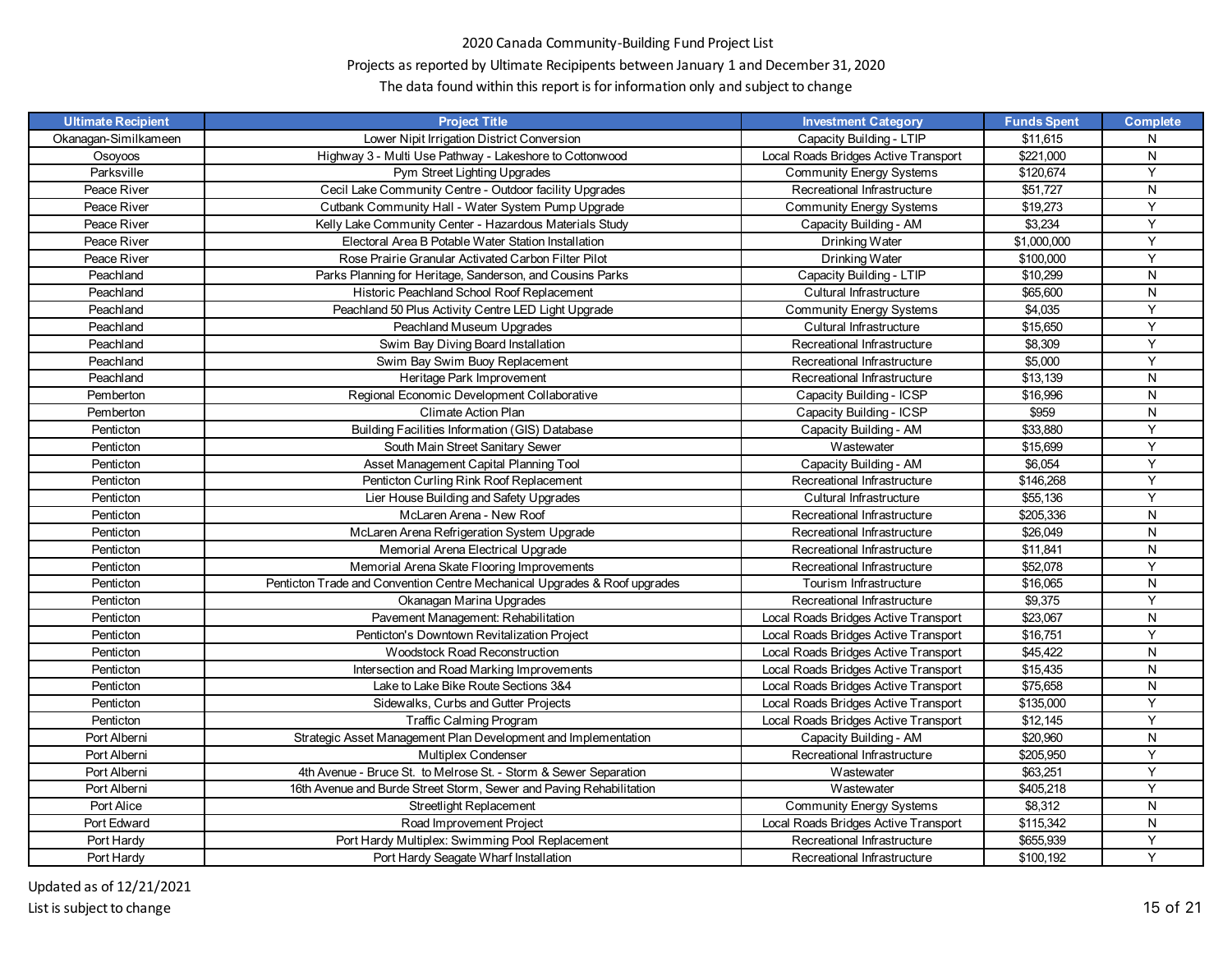# Projects as reported by Ultimate Recipipents between January 1 and December 31, 2020

| <b>Ultimate Recipient</b> | <b>Project Title</b>                                                                                             | <b>Investment Category</b>           | <b>Funds Spent</b> | <b>Complete</b> |
|---------------------------|------------------------------------------------------------------------------------------------------------------|--------------------------------------|--------------------|-----------------|
| Port Hardy                | Market Street and Byng Road Upgrades                                                                             | Local Roads Bridges Active Transport | \$144,674          | Y               |
| Port Hardy                | Pedestrian Activated Crosswalk Signal                                                                            | Local Roads Bridges Active Transport | \$13,894           | Y               |
| Port McNeill              | Port McNeill Municipal Dock and Ramp Replacement                                                                 | Tourism Infrastructure               | \$36,412           | N               |
| Port Moody                | Transportation improvements on 2700 and 2800 block of Murray Street, from Moody Street to Hugh<br>Street.        | Local Roads Bridges Active Transport | \$155,522          | Y               |
| Powell River              | Energy Efficient Lighting Upgrades - City Hall, Dwight Hall, and Public Works Yard                               | Community Energy Systems             | \$8,121            | Y               |
| Powell River              | Powell River Sport Complex - Main door replacement                                                               | Recreational Infrastructure          | \$18,353           | Y               |
| <b>Powell River</b>       | Powell River Complex Study                                                                                       | Capacity Building - LTIP             | \$14,483           | Y               |
| Powell River              | Recreation Complex Boiler Replacement                                                                            | Recreational Infrastructure          | \$32,938           | N               |
| Powell River              | Powell River Electric Vehicle Charging Station Installation                                                      | <b>Community Energy Systems</b>      | \$31,093           | Y               |
| Powell River              | Climate Change Mitigation and Adaptation Committee                                                               | Capacity Building - ICSP             | \$3,713            | Y               |
| Prince George             | West Fraser River Watershed Drainage Plan                                                                        | Capacity Building - LTIP             | \$1,174            | Υ               |
| Prince George             | Parkridge Creek Watershed Drainage Plan                                                                          | Capacity Building - LTIP             | \$2,821            | Y               |
| Prince George             | Culvert Replacement - McMillan Creek Crossing at Aberdeen Road                                                   | Local Roads Bridges Active Transport | \$450,000          | Y               |
| Prince George             | Heritage River Trail Enhancement                                                                                 | Local Roads Bridges Active Transport | \$289,019          | $\mathsf{N}$    |
| Prince George             | Exhibition Sports Centre - Ventilation Installation                                                              | Recreational Infrastructure          | \$22,180           | Y               |
| Prince George             | Prince George City Hall - IT Server Room Air Conditioning Upgrade                                                | <b>Community Energy Systems</b>      | \$107,919          | Y               |
| Prince George             | Masich Place Stadium - Renovation of Stairs and New Fencing, Railings, and Seating                               | Sport Infrastructure                 | \$15,692           | N               |
| Prince George             | Highland Dr, E. Central, 3rd Ave, 5th Ave, 15th Ave, Eton Ave - Sidewalk Rehabilitation                          | Local Roads Bridges Active Transport | \$548,083          | Y               |
| Prince George             | 2nd Ave, 22nd Ave, Marleau Rd - New Sidewalks Construction                                                       | Local Roads Bridges Active Transport | \$130,000          | Y               |
| Prince George             | Pedestrian and Traffic Safety Improvement - Various Locations (2019)                                             | Local Roads Bridges Active Transport | \$42,162           | Y               |
| Prince George             | Two Rivers Gallery - Direct Digital Control (DDC), Boiler, and Security System Upgrades and Floor<br>Refinishing | Cultural Infrastructure              | \$10,081           | Y               |
| Prince George             | Trail Network Rehabilitation                                                                                     | Local Roads Bridges Active Transport | \$190,248          | Y               |
| Prince George             | Park Washroom Refurbishment                                                                                      | Recreational Infrastructure          | \$255,053          | Y               |
| Prince George             | Cottonwood & Heritage River Trail Refurbishment                                                                  | Local Roads Bridges Active Transport | \$41,366           | N               |
| Prince Rupert             | New LED Street Lights along 3rd Avenue West, Prince Rupert                                                       | <b>Community Energy Systems</b>      | \$27,641           | Y               |
| Prince Rupert             | HVAC and Boiler System at Recreation Center                                                                      | Recreational Infrastructure          | \$555,322          | Y               |
| Prince Rupert             | Prince Rupert Landfill Expansion Phase 3 - Additional Leachate Pond                                              | Solid Waste                          | \$816,000          | ${\sf N}$       |
| Princeton                 | Mayne Ave Paving Rehabilitation                                                                                  | Local Roads Bridges Active Transport | \$12,232           | Y               |
| Princeton                 | <b>Billiter Ave Paving Rehabilitation</b>                                                                        | Local Roads Bridges Active Transport | \$13,167           | Υ               |
| Princeton                 | Panorama Crescent Paving Rehabilitation                                                                          | Local Roads Bridges Active Transport | \$33,720           | Y               |
| Princeton                 | Copper Mountain Road Paving Rehabilitation                                                                       | Local Roads Bridges Active Transport | \$2,300            | Y               |
| Princeton                 | Auburn Crescent Paving Rehabilitation                                                                            | Local Roads Bridges Active Transport | \$64,995           | Y               |
| Princeton                 | Princeton-Summerland Road Paving Rehabilitation                                                                  | Local Roads Bridges Active Transport | \$39,397           | Y               |
| Princeton                 | Princeton Trench Patching Rehabilitation                                                                         | Local Roads Bridges Active Transport | \$8,826            | Y               |
| qathet                    | Van Anda Improvement District Waterworks Upgrade                                                                 | Drinking Water                       | \$110,022          | Y               |
| gathet                    | Resource Recovery Centre Project                                                                                 | Brownfield Redevelopment             | \$721,023          | N               |
| qathet                    | GHG Report and Reduction Strategy                                                                                | Capacity Building - LTIP             | \$3,090            | $\mathsf{N}$    |
| qathet                    | Gillies Bay Old School Parking Lot Upgrades                                                                      | Recreational Infrastructure          | \$12,082           | Y               |
| qathet                    | Padgett Road Bike Path - Myrtle Creek Bridge                                                                     | Local Roads Bridges Active Transport | \$12,727           | N               |
| qathet                    | <b>Asset Management Training</b>                                                                                 | Capacity Building - AM               | \$1,950            | ${\sf N}$       |
| qathet                    | <b>Connected Communities Study</b>                                                                               | Capacity Building - LTIP             | \$3,143            | N               |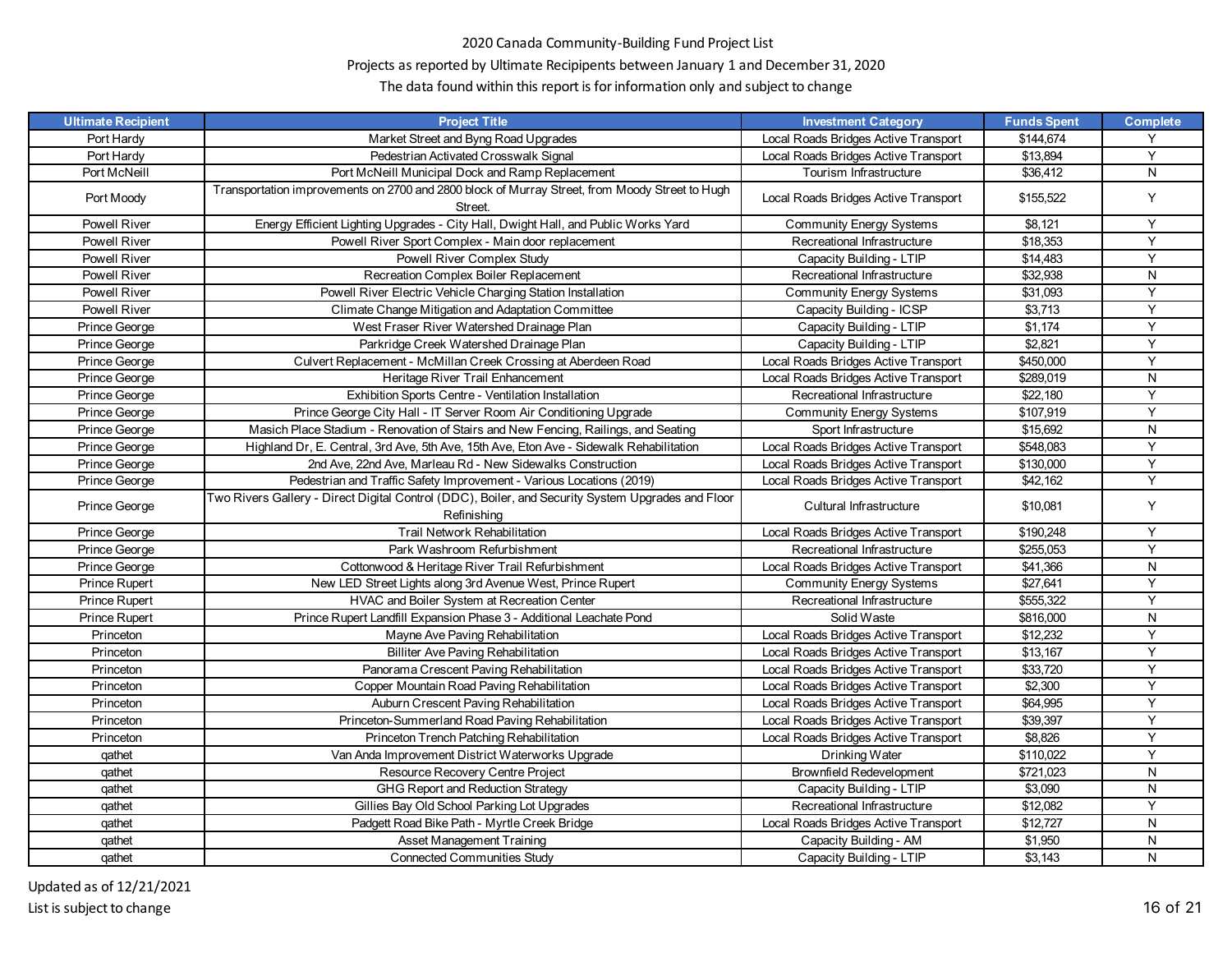# Projects as reported by Ultimate Recipipents between January 1 and December 31, 2020

| <b>Ultimate Recipient</b> | <b>Project Title</b>                                                                      | <b>Investment Category</b>           | <b>Funds Spent</b> | <b>Complete</b> |
|---------------------------|-------------------------------------------------------------------------------------------|--------------------------------------|--------------------|-----------------|
| qathet                    | Lund Sewer Outfall Renewal                                                                | Wastewater                           | \$209,398          | N               |
| Qualicum Beach            | Memorial Ave Upgrades: Beach Creek Enhancement, Hwy 19A Roundabout & Bike Path Completion | Local Roads Bridges Active Transport | \$1,259,795        | N               |
| Queen Charlotte           | Transportation Network Improvement Project                                                | Local Roads Bridges Active Transport | \$33,310           | N               |
| Queen Charlotte           | Boat Launch Upgrade - Queen Charlotte                                                     | Recreational Infrastructure          | \$1,763            | Y               |
| Queen Charlotte           | Renewable Energy Options Analysis                                                         | Capacity Building - ICSP             | \$65,285           | N               |
| Queen Charlotte           | Sewer Treatment Options Analysis - Phase II                                               | Capacity Building - LTIP             | \$14,994           | ${\sf N}$       |
| Quesnel                   | Quesnel Curling Centre - Ice Plant Replacement                                            | Recreational Infrastructure          | \$66,000           | Y               |
| Quesnel                   | Quesnel Museum Renovation                                                                 | Tourism Infrastructure               | \$468,892          | ${\sf N}$       |
| Quesnel                   | Street Lights - North Fraser Road                                                         | <b>Community Energy Systems</b>      | \$56,357           | Y               |
| Quesnel                   | Sugar Loaf Trail Upgrade                                                                  | Recreational Infrastructure          | \$8,663            | ${\sf N}$       |
| Quesnel                   | Quesnel City Hall - HVAC Upgrades                                                         | <b>Community Energy Systems</b>      | \$6,323            | Y               |
| Quesnel                   | City Hall - LED Lighting Upgrade                                                          | <b>Community Energy Systems</b>      | \$11,926           | Y               |
| Radium Hot Springs        | Columbia River Access and Park Upgrades                                                   | Recreational Infrastructure          | \$73,094           | Y               |
| Radium Hot Springs        | Radium Outdoor Skating Rink and Amenities/Public washroom Building - Construction         | Recreational Infrastructure          | \$95,976           | N               |
| Revelstoke                | Public Transit Bus Purchase - Revelstoke                                                  | <b>Public Transit</b>                | \$41,218           | ${\sf N}$       |
| Revelstoke                | Victoria/4th/Townley Intersection Improvements                                            | Local Roads Bridges Active Transport | \$1,482,790        | N               |
| Revelstoke                | Integrated Community Sustainability Plan into an updated Official Community Plan          | Capacity Building - ICSP             | \$63,545           | N               |
| Revelstoke                | Revelstoke Lower Town Road Improvements                                                   | Local Roads Bridges Active Transport | \$862,012          | Y               |
| Richmond                  | Richmond Fire Hall #1 - Solar Energy System Installation                                  | <b>Community Energy Systems</b>      | \$157,705          | Υ               |
| Richmond                  | Electrical Power Capacity Design for Shore Power and Electrical Vehicle Charging          | <b>Community Energy Systems</b>      | \$11,417           | ${\sf N}$       |
| Richmond                  | Streetlight LED Upgrade Program - Phase 3                                                 | <b>Community Energy Systems</b>      | \$54,721           | ${\sf N}$       |
| Richmond                  | <b>Energy Management Projects</b>                                                         | <b>Community Energy Systems</b>      | \$303,695          | N               |
| Rossland                  | Rossland Capital Road Improvement Program                                                 | Local Roads Bridges Active Transport | \$243,107          | Y               |
| Saanich                   | Saanich Commonwealth Place - Mechanical System Replacement                                | Recreational Infrastructure          | \$932,563          | N               |
| Saanich                   | Shelbourne St - Road Improvements                                                         | Local Roads Bridges Active Transport | \$190,646          | ${\sf N}$       |
| Saanich                   | Shelbourne Transportation Corridor Plan Development - Phase 1                             | Local Roads Bridges Active Transport | \$15,605           | $\overline{Y}$  |
| Saanich                   | Intersection Upgrade - West Saanich Rd, Prospect Lake Rd, and Sparton Rd                  | Local Roads Bridges Active Transport | \$110,804          | N               |
| Saanich                   | Shelbourne Transportation Corridor Plan Development Phase 2                               | Local Roads Bridges Active Transport | \$42,182           | ${\sf N}$       |
| Saanich                   | Bike Lane Construction - Larchwood Drive                                                  | Local Roads Bridges Active Transport | \$173,406          | ${\sf N}$       |
| Saanich                   | Road and Stormwater Improvements - Sims Ave                                               | Local Roads Bridges Active Transport | \$450,000          | N               |
| Saanich                   | Shelbourne Drainage Construction Phase 1                                                  | Local Roads Bridges Active Transport | \$1,158,000        | N               |
| Saanich                   | Shelbourne Phase 1 Construction                                                           | Local Roads Bridges Active Transport | \$414,008          | N               |
| Saanich                   | 2020 Pavement Renewal Program                                                             | Local Roads Bridges Active Transport | \$1,127,400        | Y               |
| Saanich                   | Hampton Road Sidewalk and Parking Lot                                                     | Local Roads Bridges Active Transport | \$220,471          | ${\sf N}$       |
| Saanich                   | Sidewalk Construction - Union Road                                                        | Local Roads Bridges Active Transport | \$114,164          | Y               |
| Saanich                   | Sidewalk Improvement Project - Royal Oak Ave                                              | Local Roads Bridges Active Transport | \$9,680            | N               |
| Saanich                   | Sidewalk and Bike Lane Construction - Gorge Road                                          | Local Roads Bridges Active Transport | \$55,511           | N               |
| Salmo                     | Sustainable Salmo, Salmo Official Community Plan: Shaping a Sustainable Future            | Capacity Building - ICSP             | \$11,250           | Y               |
| Salmo                     | Sayward Well Generator Building                                                           | Drinking Water                       | \$21,269           | Y               |
| Salmo                     | Salmo Capital Road Improvements                                                           | Local Roads Bridges Active Transport | \$34,877           | Y               |
| Salmo                     | Sidewalk Replacement                                                                      | Local Roads Bridges Active Transport | \$32,000           | Y               |
| Salmon Arm                | Downtown Salmon Arm - Core Revitalization - Hudson Ave                                    | Local Roads Bridges Active Transport | \$55,748           | N               |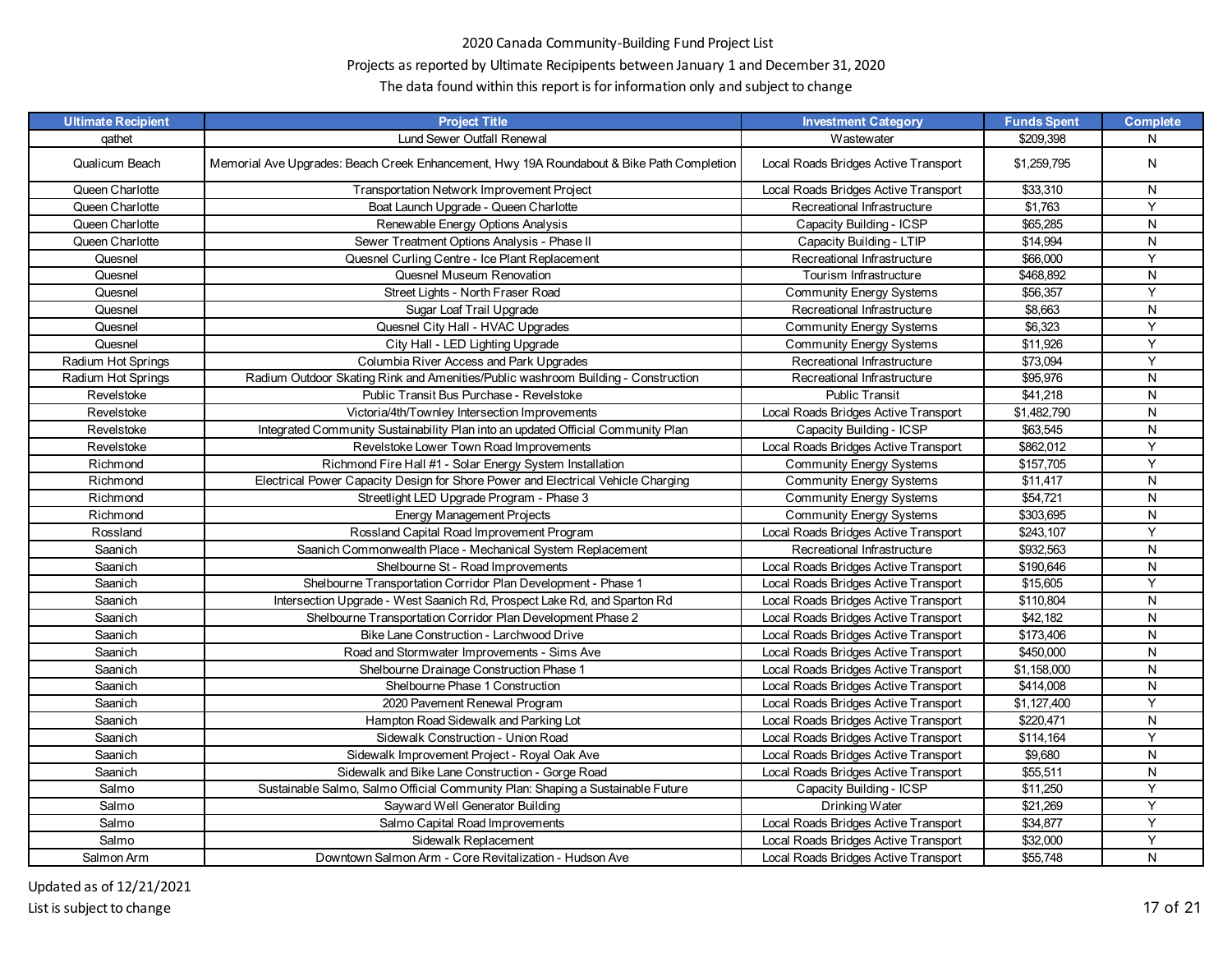# Projects as reported by Ultimate Recipipents between January 1 and December 31, 2020

| <b>Ultimate Recipient</b>   | <b>Project Title</b>                                          | <b>Investment Category</b>           | <b>Funds Spent</b> | <b>Complete</b> |
|-----------------------------|---------------------------------------------------------------|--------------------------------------|--------------------|-----------------|
| Salmon Arm                  | Shuswap Regional Airport - Taxiway Improvements               | Regional and Local Airports          | \$7.029            | N               |
| Salmon Arm                  | LED Street Light Conversion - Various locations in Salmon Arm | Local Roads Bridges Active Transport | \$169,356          | N               |
| Salmon Arm                  | Marine Drive Parking Lot                                      | Local Roads Bridges Active Transport | \$12,710           | Y               |
| Salmon Arm                  | 1 Street SE Sidewalk Replacement                              | Local Roads Bridges Active Transport | \$72,291           | Y               |
| Salmon Arm                  | 23 Street NE Sidewalk Replacement                             | Local Roads Bridges Active Transport | \$78,802           | Y               |
| Sayward                     | Village of Sayward Water Treatment Facility                   | Drinking Water                       | \$438,413          | N               |
| Sayward                     | Asset Management Project                                      | Capacity Building - AM               | \$28,908           | Y               |
| Sayward                     | Newcastle Dam Decommissioning                                 | Drinking Water                       | \$995              | N               |
| Sechelt                     | Selma Park - Davis Bay Sewer Functional Plan                  | Capacity Building - LTIP             | \$8,380            | N               |
| Sechelt                     | Wharf Avenue Sidewalk Design and Construction                 | Local Roads Bridges Active Transport | \$1,134            | N               |
| Sechelt                     | Airport Expansion and Resurfacing (Phase I and II)            | Regional and Local Airports          | \$18,051           | N               |
| Sechelt                     | Bike Loop Expansion - Bike BC                                 | Local Roads Bridges Active Transport | \$13,806           | N               |
| Sicamous                    | Sicamous Solsqua Bridge Replacement                           | Local Roads Bridges Active Transport | \$700,932          | N               |
| Sicamous                    | Sicamous Narrows Flood Protection Plan                        | Capacity Building - LTIP             | \$222,262          | N               |
| Sicamous                    | 2 Mile Water and Sewerline Extension                          | Drinking Water                       | \$274,525          | Y               |
| Sidney                      | Highway 17 - West Bicycle Path Upgrade                        | Local Roads Bridges Active Transport | \$1,310            | N               |
| Sidney                      | Ocean Ave - Sidewalk and Curb Installation                    | Local Roads Bridges Active Transport | \$59,230           | ${\sf N}$       |
| Sidney                      | Sidney Wharf Fishing Pier - Upgrade                           | Recreational Infrastructure          | \$17,948           | N               |
| Sidney                      | Solar Light Installations - Maryland Park and Melville Park   | <b>Community Energy Systems</b>      | \$10,908           | Y               |
| Sidney                      | Rathdown Park Playground Redevelopment                        | Recreational Infrastructure          | \$152,360          | N               |
| Sidney                      | Beacon Avenue West Traffic Study                              | Capacity Building - LTIP             | \$14,376           | N               |
| Silverton                   | Highway 3A Sidewalk Upgrade: 2nd St to 4th St                 | Local Roads Bridges Active Transport | \$4,690            | N               |
| Silverton                   | Village of Silverton Fibre Backbone Project                   | <b>Broadband Connectivity</b>        | \$13,000           | N               |
| Silverton                   | Stormwater Collection Improvements - 2020 Various Locations   | Wastewater                           | \$17.280           | Y               |
| Silverton                   | Silverton Memorial Hall Upgrade                               | Cultural Infrastructure              | \$44,100           | Y               |
| Slocan                      | Village of Slocan Fibre Backbone Project                      | <b>Broadband Connectivity</b>        | \$9,225            | N               |
| Slocan                      | Slocan Waterfront Improvement Project                         | Tourism Infrastructure               | \$120,000          | Y               |
| Smithers                    | LB Warner - Gymnastics Building Upgrades                      | Recreational Infrastructure          | \$39,177           | Y               |
| Smithers                    | Smithers Capital Road Improvements                            | Local Roads Bridges Active Transport | \$455,497          | Y               |
| Smithers                    | Smithers Sidewalk Upgrades                                    | Local Roads Bridges Active Transport | \$120,951          | N               |
| Smithers                    | Smithers Accessibility Upgrades                               | Local Roads Bridges Active Transport | \$40,600           | N               |
| Sooke                       | Roads & Sidewalk Improvements Program - Various Locations     | Local Roads Bridges Active Transport | \$540,000          | N               |
| South Coast BC Transit Aut. | SkyTrain Mark 1 Vehicles                                      | <b>Public Transit</b>                | \$864,167          | Y               |
| South Coast BC Transit Aut. | 2013-2016 Fleet Replacements                                  | Public Transit                       | \$9,021,198        | ${\sf N}$       |
| South Coast BC Transit Aut. | Trolley Overhead Rectifier Replacement (Metrotown)            | <b>Public Transit</b>                | \$847,786          | Y               |
| South Coast BC Transit Aut. | Automated Train Control Equipment Replacement                 | Public Transit                       | \$240,253          | Y               |
| South Coast BC Transit Aut. | 2014-2018 Conventional Bus Replacement                        | <b>Public Transit</b>                | \$906,849          | N               |
| South Coast BC Transit Aut. | 2017 Conventional Bus Replacement                             | <b>Public Transit</b>                | \$572,326          | Y               |
| South Coast BC Transit Aut. | 2018 HandyDart Vehicle Replacement                            | Public Transit                       | \$251,355          | Y               |
| South Coast BC Transit Aut. | 2017 HandyDart Vehicle Replacement                            | <b>Public Transit</b>                | \$210,149          | Y               |
| South Coast BC Transit Aut. | 2014-18 Community Shuttle Vehicle Replacement                 | Public Transit                       | \$888,200          | Y               |
| South Coast BC Transit Aut. | 2018 HandyDART Vehicle Purchases - Expansion                  | <b>Public Transit</b>                | \$84,304           | Υ               |
| South Coast BC Transit Aut. | 2015-18 Community Shuttle Vehicle Purchases - Expansion       | <b>Public Transit</b>                | \$176,605          | Y               |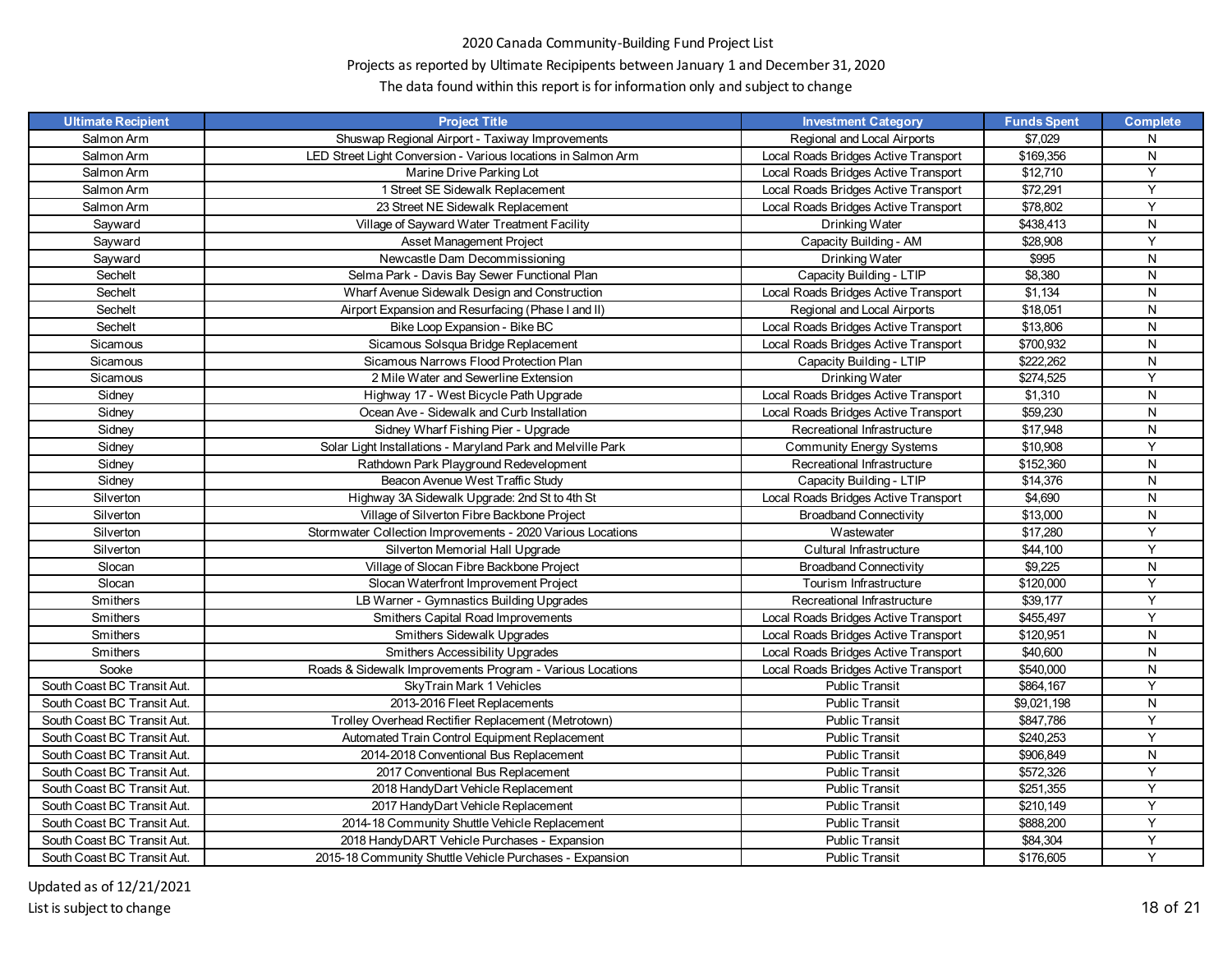# Projects as reported by Ultimate Recipipents between January 1 and December 31, 2020

| <b>Ultimate Recipient</b>   | <b>Project Title</b>                                                      | <b>Investment Category</b>           | <b>Funds Spent</b> | <b>Complete</b> |
|-----------------------------|---------------------------------------------------------------------------|--------------------------------------|--------------------|-----------------|
| South Coast BC Transit Aut. | Equipment for Deferred Retirement Program                                 | <b>Public Transit</b>                | \$65,600           | Y               |
| South Coast BC Transit Aut. | 2018 60' Conventional Bus Purchases (Hybrid) - Expansion                  | <b>Public Transit</b>                | \$769,767          | Y               |
| South Coast BC Transit Aut. | 2019 Conventional & Double-decker Bus - Expansion                         | <b>Public Transit</b>                | \$6,802,799        | Y               |
| South Coast BC Transit Aut. | 2019 HandyDART Vehicle Purchase - Expansion                               | <b>Public Transit</b>                | \$71,288           | Y               |
| South Coast BC Transit Aut. | 2019 Double Decker Bus Purchase - Replacement                             | <b>Public Transit</b>                | \$14,578,709       | ${\sf N}$       |
| South Coast BC Transit Aut. | 2019 HandyDART Vehicle Purchase - Replacement                             | Public Transit                       | \$211.628          | Y               |
| South Coast BC Transit Aut. | 2019 Community Shuttle Purchase - Replacement                             | <b>Public Transit</b>                | \$7,371,087        | Y               |
| South Coast BC Transit Aut. | 2020 Conventional Bus Replacement                                         | <b>Public Transit</b>                | \$2,955,822        | ${\sf N}$       |
| Spallumcheen                | Highland Park Water District LAS Asset Management Investment Plan         | Capacity Building - AM               | \$33,322           | Y               |
| Spallumcheen                | Lansdowne Water District Asset Management Investment Plan                 | Capacity Building - AM               | \$22,064           | Y               |
| Spallumcheen                | Stardel Waterworks District Asset Management Investment Plan              | Capacity Building - AM               | \$22.064           | Y               |
| Spallumcheen                | Larkin Waterworks Asset Management Investment Plan                        | Capacity Building - AM               | \$15,445           | Y               |
| Spallumcheen                | Long Term Water Strategy                                                  | Capacity Building - LTIP             | \$37,793           | ${\sf N}$       |
| Sparwood                    | 2019 Capital Sidewalk Upgrades - Various Locations                        | Local Roads Bridges Active Transport | \$37,368           | Y               |
| Sparwood                    | Wastewater and Drinking Water SCADA Installation                          | Wastewater                           | \$83,948           | N               |
| Sparwood                    | Wastewater Treatment Plant Upgrades                                       | Wastewater                           | \$93,161           | N               |
| Squamish-Lillooet           | Bralorne Wastewater Collection System Upgrade and Secondary Treatment     | Wastewater                           | \$299.930          | N               |
| Squamish-Lillooet           | Gold Bridge Water System Renewal                                          | Drinking Water                       | \$10,257           | Y               |
| Squamish-Lillooet           | Village of Pemberton Friendship Trail Bridge                              | Local Roads Bridges Active Transport | \$175,000          | Y               |
| Squamish                    | Squamish Active Transportation Infrastructure Projects                    | Local Roads Bridges Active Transport | \$976,715          | Y               |
| Squamish                    | Asset Management Plan Update                                              | Capacity Building - AM               | \$10,070           | N               |
| Squamish                    | Comprehensive Dike Inspection                                             | Capacity Building - AM               | \$27,649           | Y               |
| Squamish                    | Storm Sewer - Asset Management                                            | Capacity Building - AM               | \$67.225           | Y               |
| Squamish                    | Transit Stop Infrastructure Improvements                                  | Public Transit                       | \$53,442           | Y               |
| Stewart                     | Essential Drinking Water System Upgrades                                  | Drinking Water                       | \$3,082,241        | ${\sf N}$       |
| Strathcona                  | Strathcona Gardens Community Energy System and Energy Efficiency Upgrades | <b>Community Energy Systems</b>      | \$564,977          | N               |
| Strathcona                  | Quathiaski Cove - Village Trail System Construction                       | Recreational Infrastructure          | \$14,671           | N               |
| Strathcona                  | Quathiaski Cove - Marine Outfall Improvements                             | Wastewater                           | \$84,742           | N               |
| Strathcona                  | Kyuquot Community Hall - Design and Construction                          | Cultural Infrastructure              | \$3,000            | ${\sf N}$       |
| Strathcona                  | Electoral Area D - Water Supply Connection Improvements                   | Drinking Water                       | \$47,779           | N               |
| Strathcona                  | McGimpsey Rd - Watermain Loop Installation                                | Drinking Water                       | \$1,248            | ${\sf N}$       |
| Summerland                  | Community Skateboard Park - New Construction                              | Recreational Infrastructure          | \$426              | Y               |
| Summerland                  | Giant's Head Trail Upgrades                                               | Recreational Infrastructure          | \$8,832            | Y               |
| Summerland                  | Doherty Avenue Improvements                                               | Local Roads Bridges Active Transport | \$474,236          | Y               |
| Summerland                  | Kelly Avenue Road Improvements                                            | Local Roads Bridges Active Transport | \$63,664           | Y               |
| Summerland                  | Giant's Head Road Upgrades                                                | Local Roads Bridges Active Transport | \$2,816            | ${\sf N}$       |
| Sun Peaks                   | Sun Peaks Centre                                                          | Tourism Infrastructure               | \$1,638,721        | Y               |
| Surrey                      | Bear Creek Park Walking Loop Construction                                 | Recreational Infrastructure          | \$110,000          | Y               |
| Surrey                      | Bear Creek Park Athletic Centre                                           | Sport Infrastructure                 | \$48,995           | N               |
| Surrey                      | New Sidewalk Construction 179 St: 058 - 060 Ave                           | Local Roads Bridges Active Transport | \$52,702           | Y               |
| Surrey                      | Nicomekl Bend Park Improvements                                           | Recreational Infrastructure          | \$24,053           | ${\sf N}$       |
| Surrey                      | Edgewood Park Improvements                                                | Recreational Infrastructure          | \$400,000          | N               |
| Surrey                      | Nature Centre Improvements                                                | Recreational Infrastructure          | \$402,414          | N               |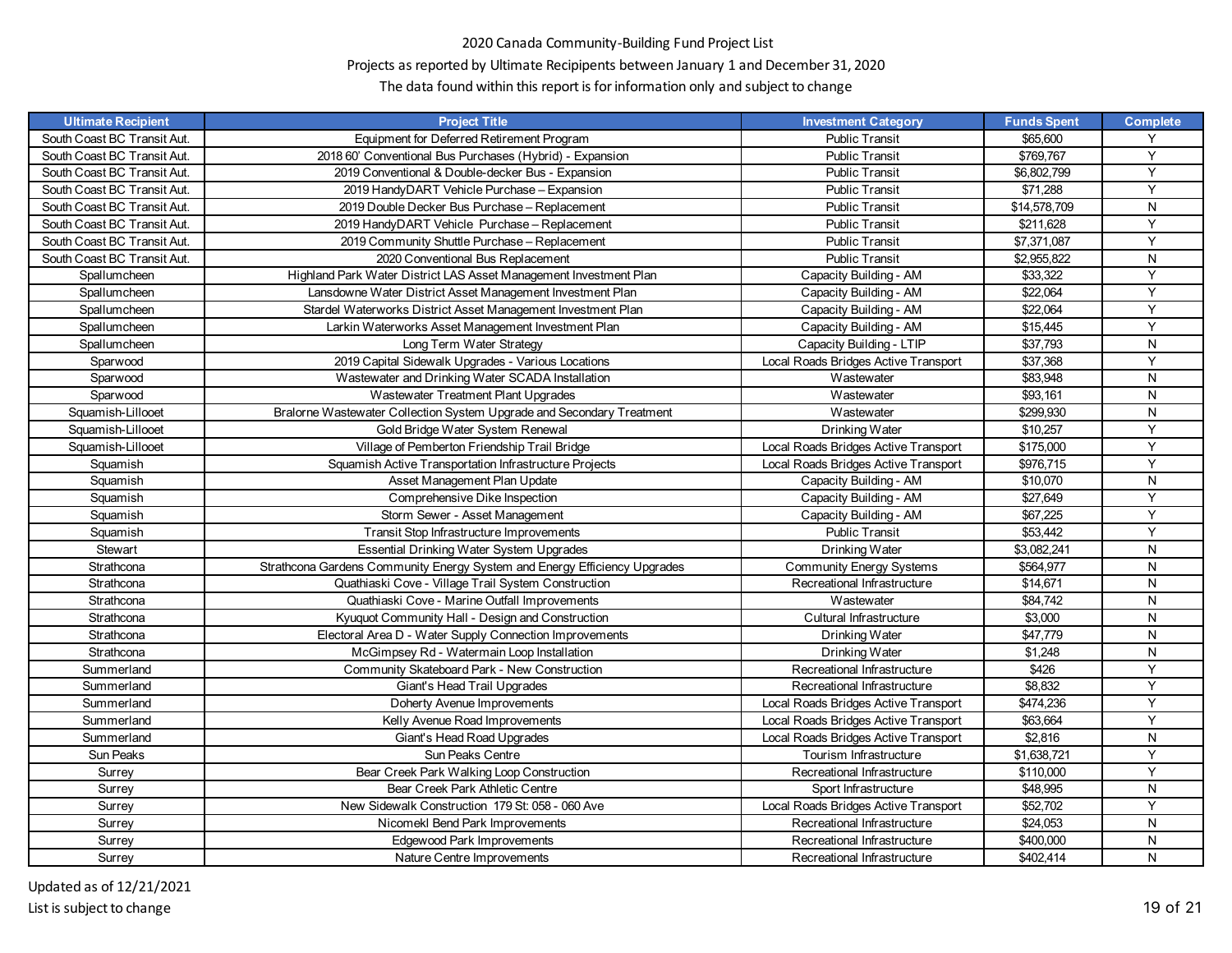# Projects as reported by Ultimate Recipipents between January 1 and December 31, 2020

| <b>Ultimate Recipient</b> | <b>Project Title</b>                                                                                   | <b>Investment Category</b>           | <b>Funds Spent</b> | <b>Complete</b> |
|---------------------------|--------------------------------------------------------------------------------------------------------|--------------------------------------|--------------------|-----------------|
| Tahsis                    | Tahsis Road Works Replacement Project                                                                  | Local Roads Bridges Active Transport | \$528,183          | Y               |
| Tahsis                    | Tahsis Official Community Plan Renewal                                                                 | Capacity Building - ICSP             | \$50,000           | Y               |
| Taylor                    | Drinking Water Standpipe Upgrade - 101 St.                                                             | Drinking Water                       | \$24,955           | $\overline{Y}$  |
| Taylor                    | Taylor Community Hall - Upgrades                                                                       | Cultural Infrastructure              | \$48,811           | Y               |
| Taylor                    | Taylor District Arena - Spectator Bench Installation                                                   | Recreational Infrastructure          | \$4,649            | Y               |
| Telkwa                    | Trobak Hill Reservoir                                                                                  | Drinking Water                       | \$869.469          | Y               |
| Telkwa                    | Water Treatment Plant- Programmable Logic Controller Upgrade                                           | Drinking Water                       | \$132,691          | Y               |
| Telkwa                    | Trobak Hill Water Reservoir - 17-2094-SPF                                                              | Drinking Water                       | \$36,869           | Y               |
| Terrace                   | Munroe Street Reconstruction: Straume to McConnell                                                     | Local Roads Bridges Active Transport | \$545,435          | Y               |
| Terrace                   | Grand Trunk Pathway Extension                                                                          | Local Roads Bridges Active Transport | \$6,346            | ${\sf N}$       |
| Terrace                   | Courthouse Trails (Kiosks/Signage)                                                                     | Recreational Infrastructure          | \$16,243           | N               |
| Thompson-Nicola           | Water Source Identification Project - Community of Black Pine                                          | Drinking Water                       | \$9,513            | Υ               |
| Thompson-Nicola           | <b>TNRD Regional Water Meter Program</b>                                                               | Drinking Water                       | \$262,839          | ${\sf N}$       |
| Thompson-Nicola           | Lytton Legion Plumbing Upgrade                                                                         | Recreational Infrastructure          | \$3,859            | ${\sf N}$       |
| Thompson-Nicola           | Communities of Blackpool & Vavenby - Fire Hall Energy Upgrades                                         | <b>Community Energy Systems</b>      | \$18,404           | N               |
| Thompson-Nicola           | Drinking Water System Upgrades 2018 - Community of Loon Lake                                           | Drinking Water                       | \$11,370           | N               |
| Thompson-Nicola           | Drinking Water System Upgrades 2018 - Community of Del Oro                                             | Drinking Water                       | \$675              | ${\sf N}$       |
| Thompson-Nicola           | Drinking Water Upgrades 2018 - Community of Maple Mission                                              | Drinking Water                       | \$5,904            | N               |
| Thompson-Nicola           | Communtiy of Pritchard Sewer System - Rapid Infiltration Basin Discharge Bed - Construction            | Wastewater                           | \$22,106           | ${\sf N}$       |
| Thompson-Nicola           | Drinking Water System Upgrades - Community of Pritchard                                                | Drinking Water                       | \$991              | ${\sf N}$       |
| Thompson-Nicola           | Drinking Water System Upgrades - Community of Evergreen                                                | Drinking Water                       | \$6,049            | Y               |
| Thompson-Nicola           | Vavenby Fire Hall Energy Efficiency Upgrades - Building Exterior                                       | <b>Community Energy Systems</b>      | \$39,898           | N               |
| Thompson-Nicola           | Vavenby Community Water System - Power Redundancy Transfer Switch Installation                         | Drinking Water                       | \$13,599           | N               |
| Thompson-Nicola           | South Green Lake Fire Hall - Building Envelope Enery Efficiency Upgrades                               | <b>Community Energy Systems</b>      | \$54,898           | ${\sf N}$       |
| Thompson-Nicola           | 70 Mile House Community Hall Building Envelope, Drainage and Renovations                               | Recreational Infrastructure          | \$19,303           | ${\sf N}$       |
| Thompson-Nicola           | Stake Lake Ski Trails Lighting Upgrade - Electoral Area "J" (Copper Desert Country)                    | <b>Community Energy Systems</b>      | \$5,223            | Y               |
| Thompson-Nicola           | Pritchard Community Hall Accessibility Upgrades                                                        | Recreational Infrastructure          | \$3,632            | Y               |
| Thompson-Nicola           | Lower Nicola Waterworks Wellhead Stabilzation Project - Electoral Area "M"                             | Drinking Water                       | \$86,211           | N               |
| Thompson-Nicola           | North Thompson Fall Fair Main Building Energy Efficiency Upgrades - Barriere                           | <b>Community Energy Systems</b>      | \$2,515            | ${\sf N}$       |
| Thompson-Nicola           | Little Fort Community Hall Potable Water Supply.                                                       | Drinking Water                       | \$74,524           | ${\sf N}$       |
| Thompson-Nicola           | Pinantan Lake Playground Upgrade - Pinantan Elementary PAC                                             | Recreational Infrastructure          | \$15,901           | Y               |
| Thompson-Nicola           | Pritchard Communtiy Sewer System Upgrades - Electoral Area "P" (River and the Peaks)                   | Wastewater                           | \$4,079            | N               |
| Thompson-Nicola           | Black Pines Water Solare Panels & Sample Station Project - Electoral Area "P (Rivers and the<br>Peaks) | Drinking Water                       | \$3,476            | N               |
| Thompson-Nicola           | Nicola Valley Fall Fair Washroom Project                                                               | Tourism Infrastructure               | \$126              | N               |
| Thompson-Nicola           | South Green Lake Volunteer Fire Department New Roof & Insulation                                       | Community Energy Systems             | \$33,311           | N               |
| Thompson-Nicola           | Village of Ashcroft Curling Club Chiller Replacement                                                   | Recreational Infrastructure          | \$126              | ${\sf N}$       |
| Thompson-Nicola           | North Thompson Sportsplex Wood Chip Shelter                                                            | <b>Community Energy Systems</b>      | \$12,726           | N               |
| Thompson-Nicola           | Asset Management Planning                                                                              | Capacity Building - AM               | \$6,792            | N               |
| Trail                     | Old Trail Pedestrian Suspension Bridge - Debt Payment                                                  | Local Roads Bridges Active Transport | \$254,030          | N               |
| Tumbler Ridge             | <b>Curbside Recycling</b>                                                                              | Solid Waste                          | \$423,008          | N               |
| Ucluelet                  | Wild Pacific Trail Connector - Marine Dr Walkway                                                       | Recreational Infrastructure          | \$8,827            | Υ               |
| Ucluelet                  | Peninsula Road Upgrade                                                                                 | Local Roads Bridges Active Transport | \$73,355           | $\overline{N}$  |